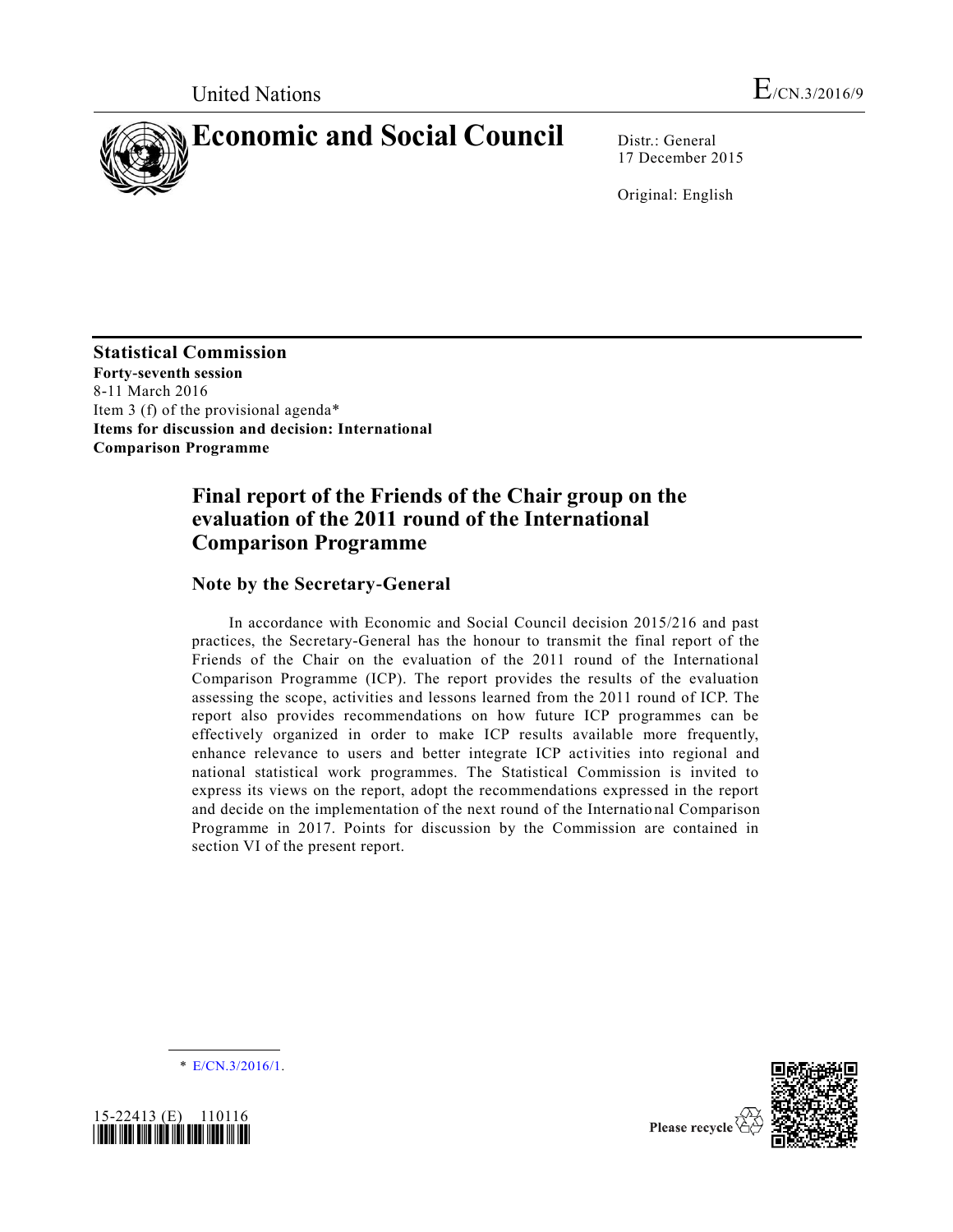# **Final report of the Friends of the Chair group on the evaluation of the 2011 round of the International Comparison Programme**

# **I. Statistical Commission mandate and the Friends of the Chair group working methods**

1. At its forty-fifth session in 2014, the Statistical Commission agreed to establish the Friends of the Chair group in order to carry out the evaluation of the 2011 round of the International Comparison Programme and prepare an initial report for review at the forty-sixth session of the Commission in 2015, followed by a final report to be presented to the forty-seventh session of the Commission in 2016. The initial report mainly focused on governance issues, as well as on methodological innovations and improvements. The conclusion of the Commission at its forty-sixth session in 2015 was that the final report should result in a combined and full set of recommendations, with a view to transforming the International Comparison Programme exercise into a revolving and more frequent exercise that takes into account users' needs and national statistical capacities. The Commission also encouraged countries and regional and international organizations not to lose momentum and to envisage a next International Comparison Programme round in 2017.

2. The Friends of the Chair group, consisting of representatives of 15 participating countries, held a meeting on 5 March 2015 and, on the basis of discussions held at the forty-sixth session of the Statistical Commission, agreed to:

(a) Finalize the evaluation report with final conclusions and recommendations, including views from participating countries and donors/users;

(b) Investigate the possibilities for a "quick and light" next round of comparison (including financial and methodological implications) with the goal of gradually transforming the ICP exercise into a revolving and more frequent process producing more timely and frequent results.

3. The Friends of the Chair group decided that the final version of the evaluation report to be presented to the Statistical Commission in 2016, while reiterating the recommendations of the initial report, should mainly provide considerations regarding the future ICP, in particular the organizational and methodological issues linked to holding rounds more frequently, and include issues of financing.

4. The present report reflects the view of different stakeholders:

(a) Concerning governance issues, organizations that were part of the ICP 2011 governance structure, such as the Executive Board, the Global Office at the World Bank and the regional coordinating agencies, were addressed and their experiences in 2011, included in the initial report, are also contained in the final report. Views of these stakeholders regarding the future organization of the ICP were also collected and were helpful in drawing up the final recommendations;

(b) For methodological considerations, a major source of information on the 2011 experience was the discussion with Technical Advisory Group members, and the findings of the initial report are also included in the final report. Important input regarding the implications and methodological requirements of the proposed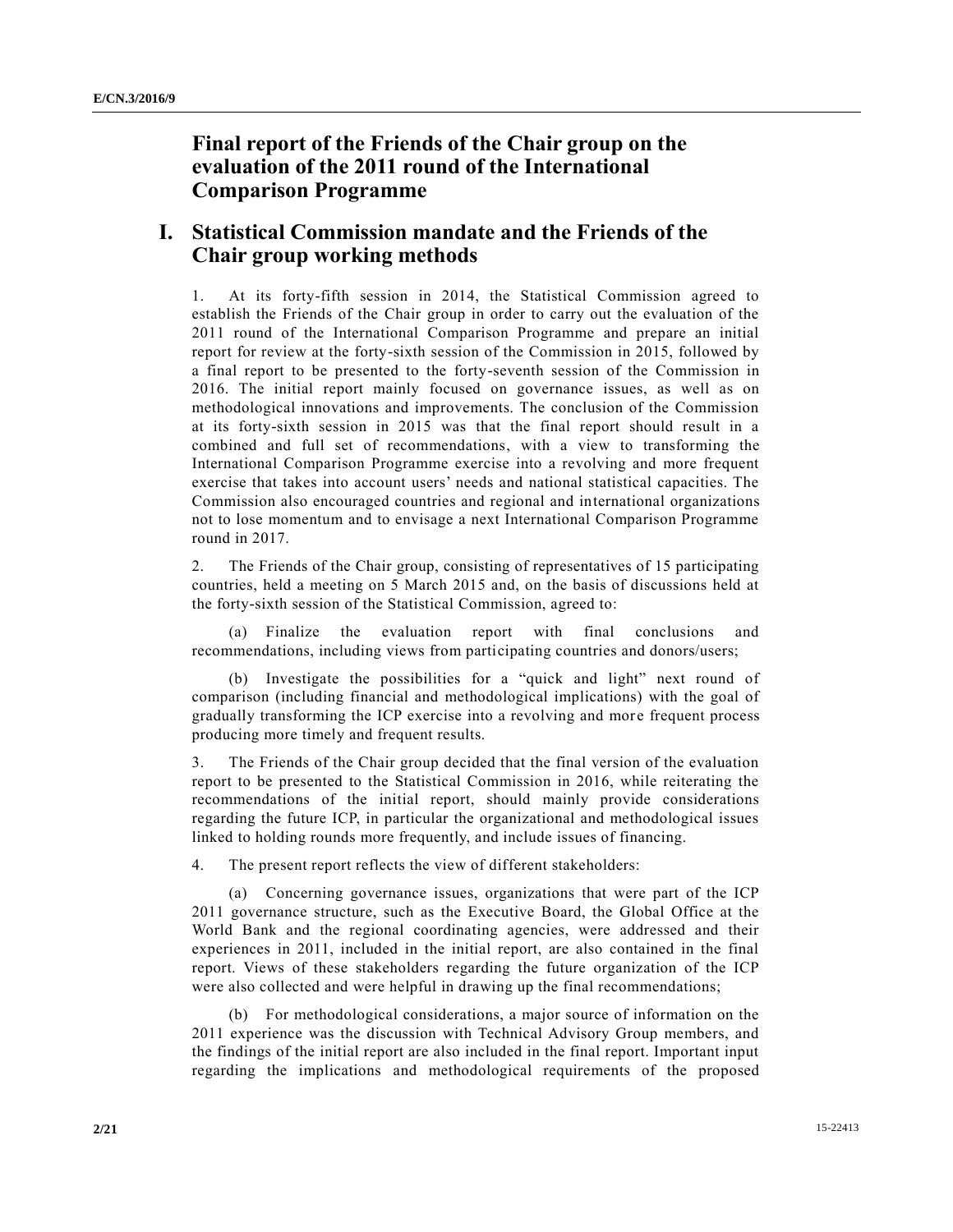concept of an early comparison benchmark year (2017) and on the possibility of a rolling benchmark approach came from three meetings in 2015 of the regional coordinating agencies, and included the participation of technical experts;

(c) The user/donor aspects are reflected in the final recommendations and result from discussions with major donors. They concentrate on the need to produce timely and frequently available results.

5. Section II provides information on governance performance as experienced on the global and regional levels during the 2011 round and is followed by a description of the technical and methodological innovations and improvements in 2011. Section III summarizes the conclusions of the Statistical Commission on the initial report. Section IV describes the various aspects of planning of the future ICP. Section V of the report contains final concluding recommendations on the future ICP round.

# **II. International Comparison Programme 2011**

# **A. Background and organizational setting**

6. ICP is a worldwide statistical exercise aimed at estimating purchasing power parities (PPPs) for use as currency converters in order to compare the macroeconomic indicators and economic situations of countries around the world. By using PPPs as conversion factors, the resulting comparisons enable users to measure the relative social and economic well-being of countries, monitor the incidence of poverty, track progress towards the Millennium Development Goals and target programmes effectively. PPPs also assist international markets by identifying the relative productivity and investment potential of different countries.

7. ICP is both technically and operationally complex. Its success is measured by the extent of improvements in the quality of the price and national accounts data. The basic principle is that all participants agree jointly on the methodology, workplan and timetable. The governance arrangements need to provide an environment for the programme to succeed, both in terms of providing technically sound data and as an international partnership with participants from national, regional and international agencies working together.

8. The governance structure of the ICP 2011 round, and the partnering arrangements with the regional agencies, as well as with the joint Organization for Economic Cooperation and Development (OECD) and Eurostat programme as an autonomous programme and a specific region within ICP, included the following bodies:

(a) The Executive Board, as the decision-making and strategic body;

(b) The Global Office, as the secretariat of the Executive Board, responsible for the overall coordination of the ICP;

(c) The Technical Advisory Group and task forces (Computation Task Force, Validation Expert Group, Results Review Group), to provide research and advice on technical issues and assist in the computations and analyses of the results, in close communication with the Global Office;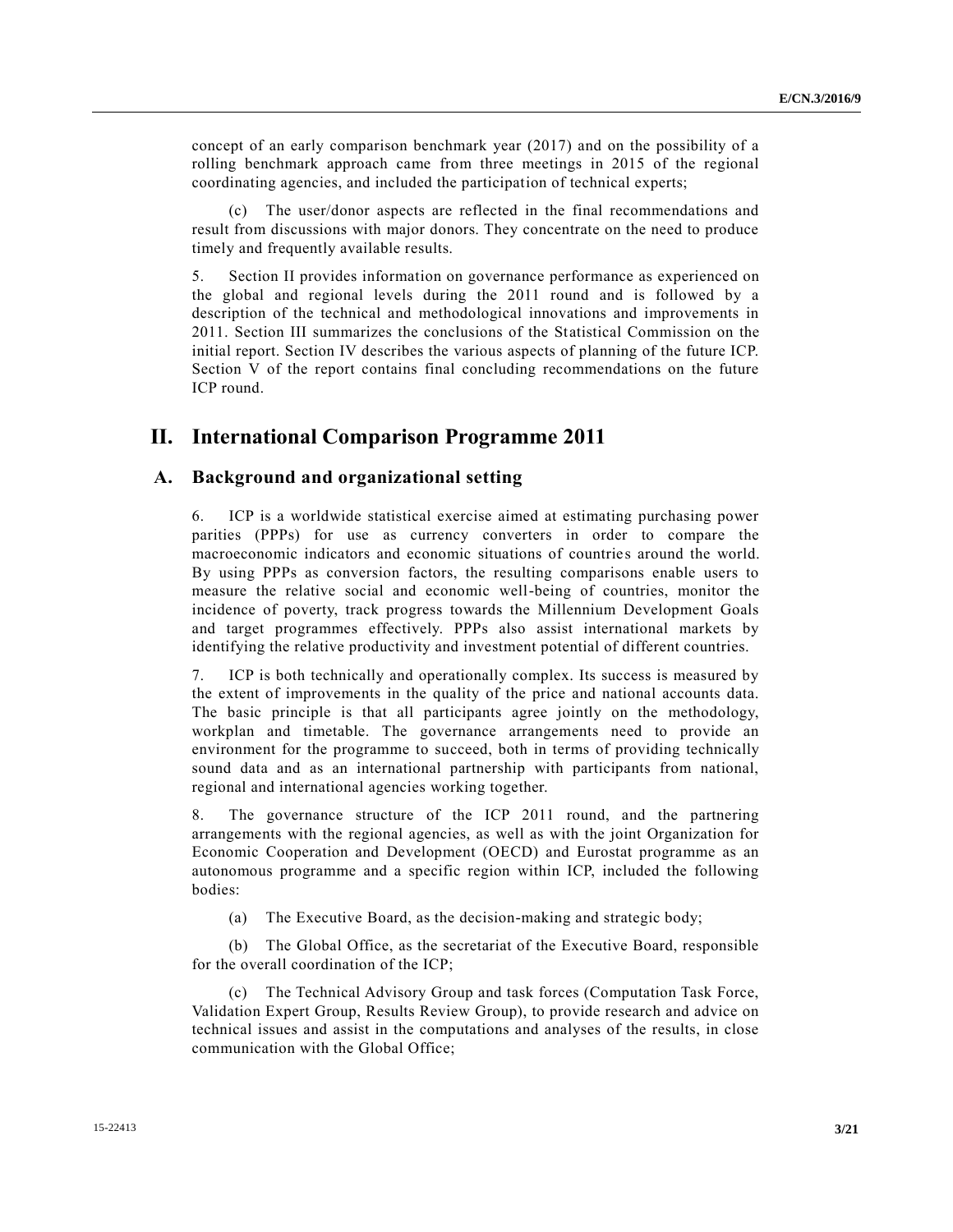(d) Regional coordinators, to support and coordinate the national statistical institutions in implementing the comprehensive survey programmes, and regional advisory boards for several regions.

9. One of the biggest challenges related to the scope of the 2011 programme was to accommodate the drastically enlarged country coverage to 199 countries or economies, including from Africa, Asia and the Pacific, the Commonwealth of Independent States, Latin America, the Caribbean, Western Asia, 21 Pacific Islands countries and territories, the OECD/Eurostat programme and the economies of Georgia and the Islamic Republic of Iran. The World Bank arranged collaborators in the ICP regions and the ICP Global Office worked through those collaborators to undertake the regional price surveys/comparisons.

10. The results of ICP 2011 were presented at the forty-fifth session of the Statistical Commission in 2014. The report, prepared by the World Bank on behalf of the ICP Executive Board, described the computation of the ICP 2011 estimates, the governance activities that supported the computation process and the preliminary results. The report also outlined the plans for the evaluation of the ICP 2011 round.

## **B. Major initial findings by the Friends of the Chair group**

11. A sound picture of the ICP 2011 round could be drawn from the information provided by ICP documentation, such as reports and the minutes of meetings held by the Executive Board, the Technical Advisory Group and the regional coordinators, as well as from surveys and interviews conducted with the major stakeholders of ICP 2011. The questionnaire distributed to the stakeholders covered a number of subject areas from a global and regional perspective, such as the governance framework and the implementation of the distinct governance bodies' roles and responsibilities, the process of decision-making and the communication between the main actors in ICP 2011. The questionnaire focused on the stakeholders closely involved in the ICP 2011 round. In addition, interviews were conducted with selected representatives of the stakeholders. Important additional background information came from the annual ICP reports by the World Bank to the Statistical Commission, the ICP handbook and book, the operational material and guide and ICP quarterly updates and regional reports. The major findings are presented below.

### **General evaluation**

12. ICP 2011, with its considerably expanded coverage (from 150 to 199 countries), brought a much higher acceptance compared to earlier exercises. Following their improved availability, the use of PPPs around the world has increased. In addition, the applied methodology has significantly improved over that of the 2005 round. ICP 2011 has put ICP on a firm methodological basis by introducing approaches such as the global core list and applying major technical innovations such as the ICP toolkit. Specifically, the broad documentation of metadata and the further development of ICP operational guides and handbooks contributed much to the knowledge of staff conducting the work. A certain challenge arose from the cumulative effect of the two ICP rounds (2005 and 2011) which took the ICP from a one-time "snapshot" created by each solitary benchmark into a kind of time serieslike environment with the requirement of time consistency.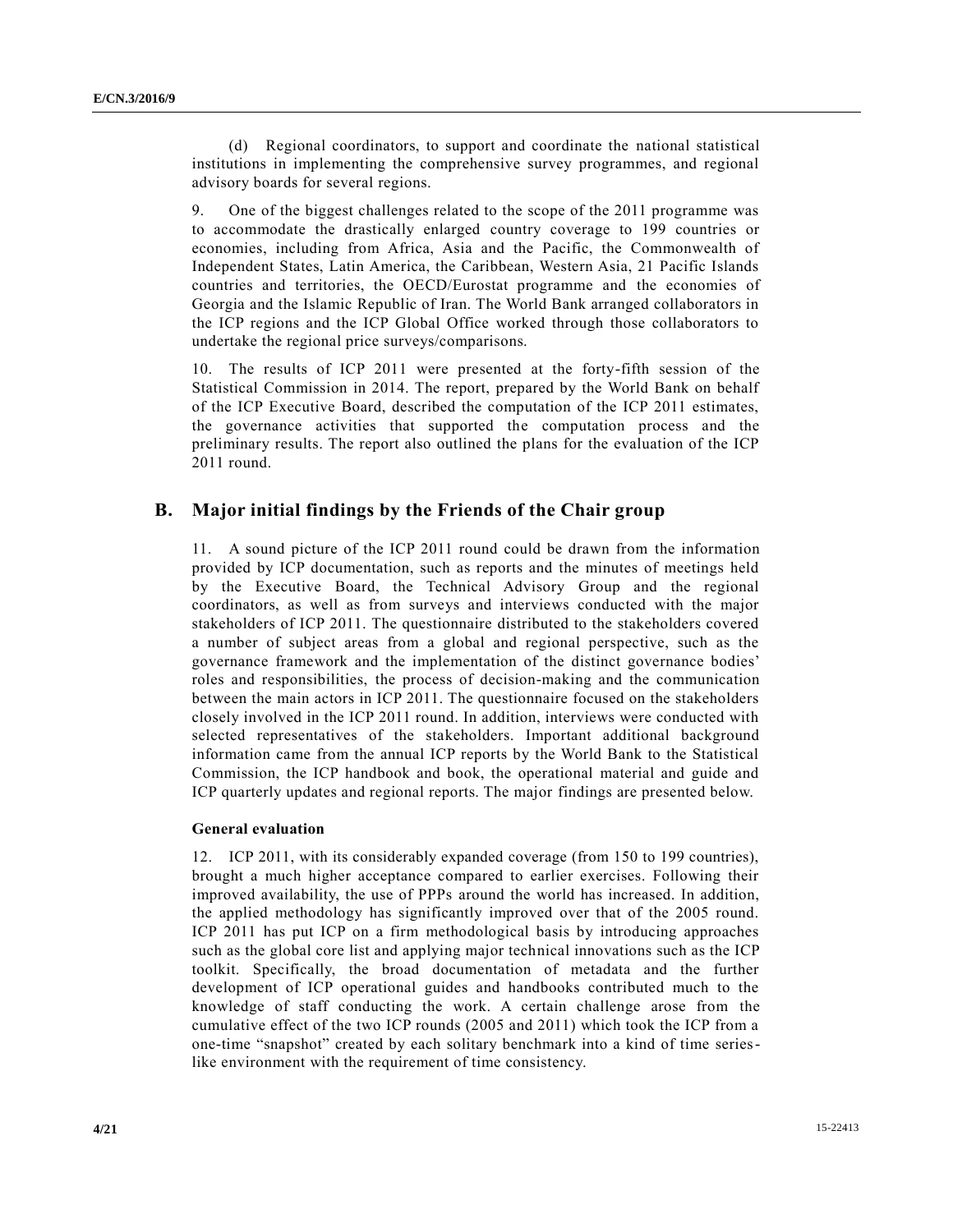13. One clear lesson from the 2011 round is that a six-year interval between rounds is too long. That perception was expressed by almost all stakeholders (even before asking any users' opinions) and is highly interrelated with the acceptance of ICP results, which would be needed every two to three years, with extrapolations to annual results. At the moment, however, at the global level and with the exception of the OECD/Eurostat programme, there is no mechanism to ensure this. Therefore, a major part of the present report provides a more in-depth analysis of the issue of the frequency of and intervals between ICP rounds.

#### **Governance structure**

14. The responses of the parties involved allow the conclusion that the ICP 2011 governance structure has generally worked quite well. The designed structure of interaction between the global and the regional levels, with the Executive Board as the central decision-making and strategic body and the Global Office and Global Manager as the executive units, has been widely proven to be appropriate for handling the main challenges and problems of the ICP exercise. The very broad membership of the Board came at the cost of efficiency in reaching agreements and making decisions throughout the ICP exercise. Overall, however, the governance structure and the management initiatives taken have turned ICP into a successful global exercise.

15. The federated approach to governance, with collaborators at the regional level — albeit with some inefficiencies at certain stages and in some regions — was a good solution. However, not all regions signed a memorandum of understanding or had a clear partnering arrangement with the Global Office, which meant a certain lack of strict agreements on methodologies and timetables among the stakeholders even at the outset of the process.

16. One clear lesson learned from the ICP 2011 round is that the agreed computational methods must not be changed in any way once the results are known to countries. Similarly, countries should not be able to opt out of the comparison exercise after seeing the results. Memorandums of understanding or other written agreements describing the cooperation procedures, as well as the arrangements for data exchange and the agreed methodology, should be signed by all actors before the start of ICP activities.

17. Concerning operational aspects, such as the development of the global core list, survey materials and national accounts materials, the cooperation between the various players worked well. The contribution of regional coordinators in global meetings and the Global Office's contribution in regional meetings enriched the discussions and ensured smooth progress.

18. A number of supporting activities provided by the Global Office, Technical Advisory Group and World Bank deserve special mention, as they contributed much to the success of the programme. Data and communication exchange between the global and regional level worked better than in the 2005 ICP round. Nevertheless, a specific and responsive communication system/framework that is more secure, transparent and timely, similar to the tools used by Eurostat, would be helpful.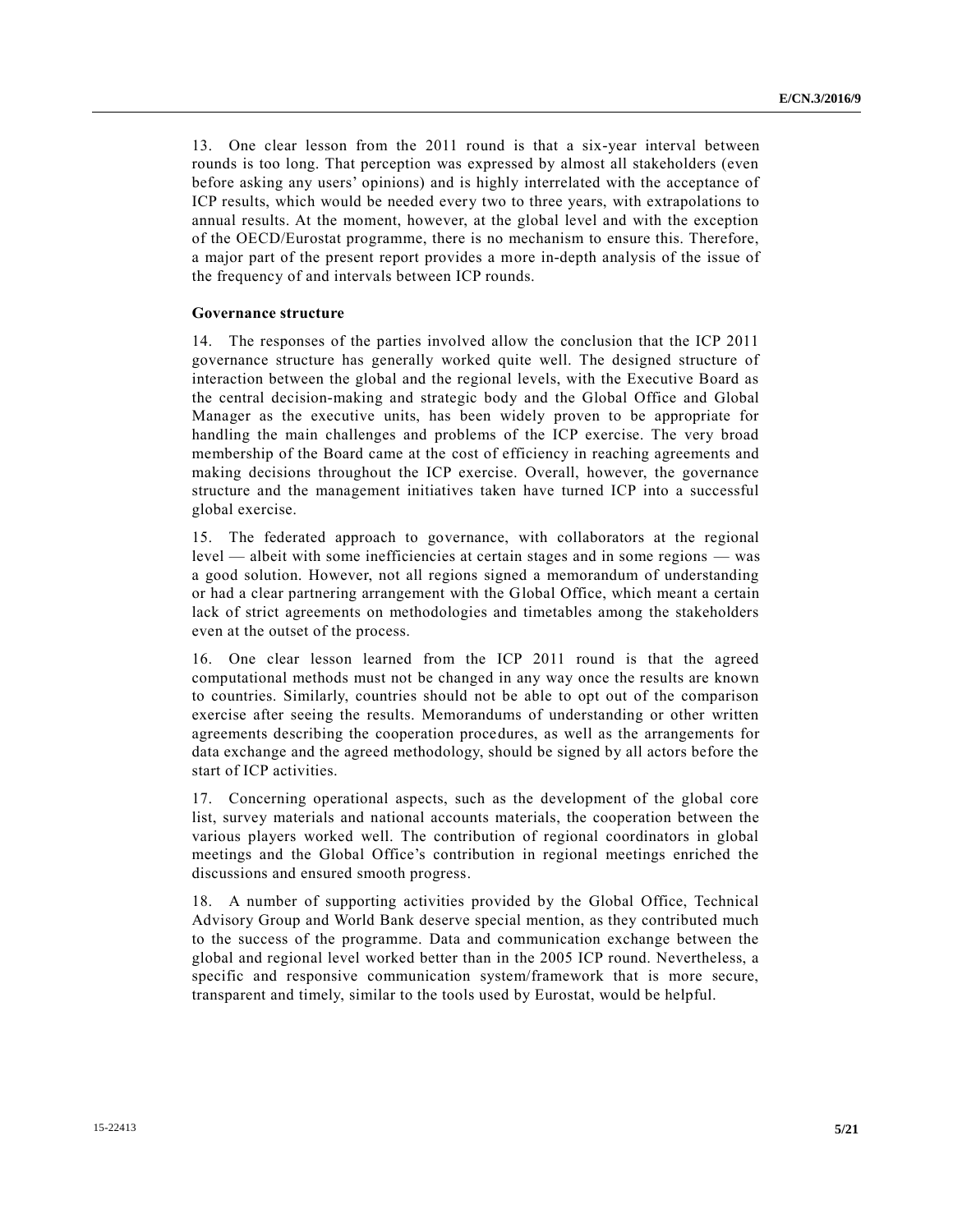#### *Executive Board*

19. The Executive Board acted as the central decision-making and strategic body of the ICP 2011 round. Key international organizations (the International Monetary Fund (IMF), OECD, Eurostat and the Statistics Division of the Department of Economic and Social Affairs of the Secretariat) had permanent seats, and several national statistical institutes (mainly from big economies) were also represented. Board members were appointed on the basis of their deep statistical knowledge and experience in developing supranational statistical indicators and programmes supporting capacity-building, following the rules adopted by the Statistical Commission. The World Bank was present for similar reasons and owing to its role as the host agency of the Global Office. Country representation was designed to ensure a balanced representation of regions, country-specific economic structures and statistical capacity. Regional coordinators were present to reflect the federated approach to developing PPPs first regionally and second globally.

20. According to those principles, one could say the Executive Board for ICP 2011 was well balanced in terms of regional representation, country size, capacity and mix of permanent members. The Board in general had a mix of strategic and technical minds and had sufficient experience to oversee the programme.

21. However, with 25 members (including 10 from international organizations) the Executive Board was too large to effectively conduct its business. The number of Board members should therefore be strictly limited in order to make it an effective decision-making body.

22. Against the background of a lighter and more integrated ICP approach, the roles and responsibilities of the Executive Board should be those of a truly strategic body that tackles funding, political support and outreach issues instead of being involved in hands-on activities. The Board provides the overall oversight and puts forth the policies and protocols that govern the production of global and regional PPPs. The Board should ensure the countries' inputs and views and ultimately be responsible for the ICP results before the Statistical Commission. A priority of the new Board should be to ensure the successful implementation (and funding) of the 2017 ICP round. In order to achieve "balance between efficiency and representations of stakeholders and, at the same time, transparency in the decision making process" (see Economic and Social Council decision 46/109) the determination of an appropriate number of members participating in the Board is important. Eleven countries, one to two for each ICP region (depending on the number of participating countries in each ICP region) should have a seat on the Board. Other members of the Board should be the World Bank, IMF, the Statistics Division, Eurostat and OECD. Other regional coordinating agencies (the Asian Development Bank (ADB), the African Development Bank (AfDB), the Interstate Statistical Committee of the Commonwealth of Independent States (CIS-STAT), the Economic Commission for Latin America and the Caribbean (ECLAC) and the Economic and Social Commission for Western Asia (ESCWA)) should be members with observing status. That would bring the total Board seats to 16, down from 25 as in ICP 2011. Terms of reference of the Board should specify the way its decisionmaking processes will be carried out. A more restricted membership in the Board could be counterbalanced by holding meetings in an extended format, inviting other national statistical offices that are not members of the Board to attend and to consider the participation, upon invitation, of the user community in their extended meetings.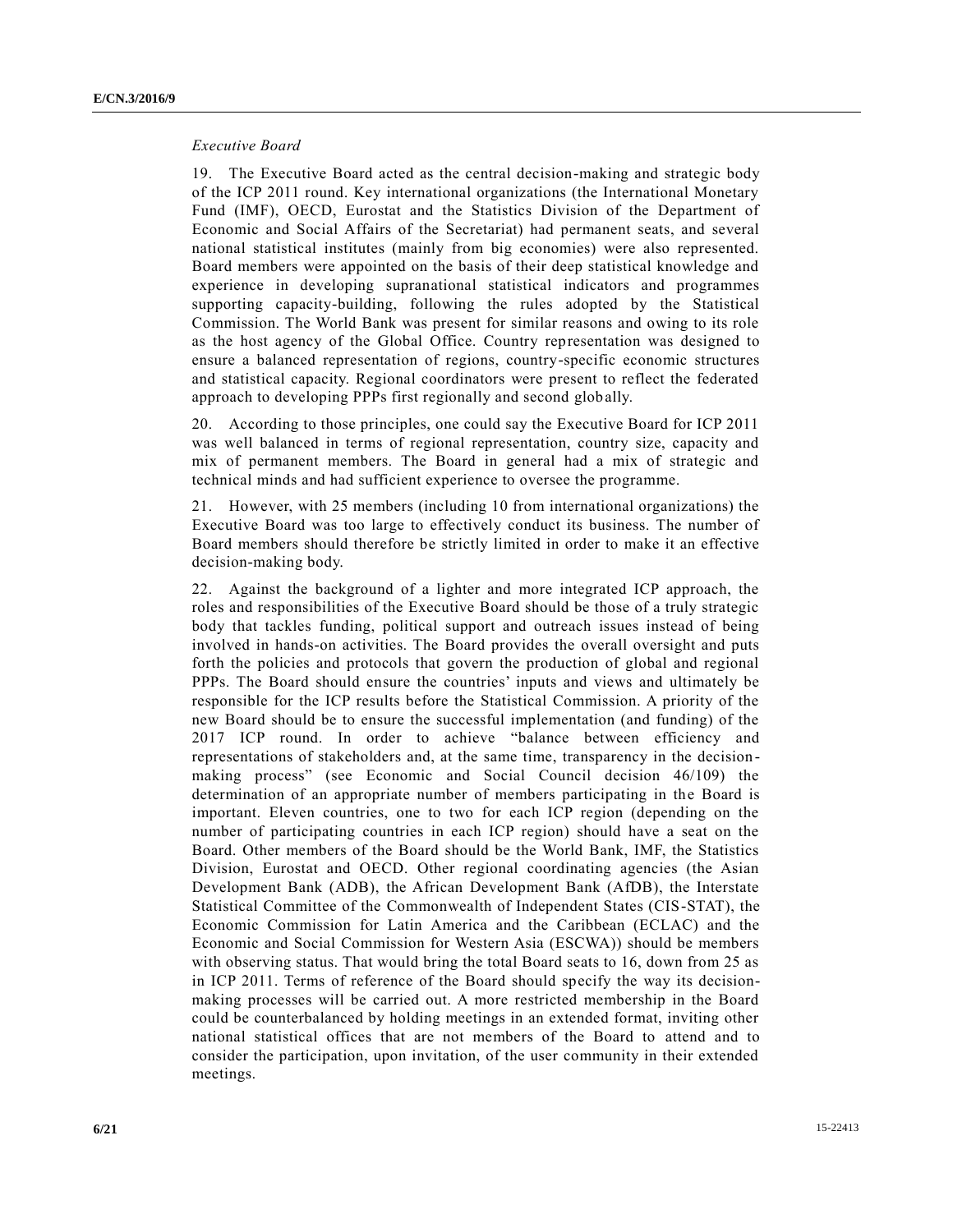## *Global Office and Global Manager*

23. The institutional setting of the ICP 2011 Global Office and Global Manager was as follows: the Global Office, located at the World Bank's headquarters in Washington, D.C., was responsible for assisting and supporting the Executive Board in the preparation of its work and for efficiently organizing the global coordination task. This coordination office, headed by a Global Manager, was expected to interact closely with the regional coordinators. It provided technical assistance to regional coordinating agencies by updating the global core lists and survey materials. The World Bank administered the ICP multi-donor trust fund and provided grants to various regional agencies from that trust fund or from other World Bank grant facilities. Other important coordinating tasks were the organization of conferences and seminars and the preparation of knowledge products, papers, blogs and quarterly updates of ICP activities to promote the uses of PPPs. On matters related to the execution and implementation of the ICP mission, its policy, programmes, priorities and standards, the Global Manager acted within the directives provided by the Board and within the framework of the work programmes and budgets approved by the Board. Elements of the day-to-day management of the ICP Global Office were cleared by the World Bank Development Data Group Director and Manager (e.g., budget allocations from the World Bank's budget and ICP trust fund, staffing actions and performance assessments, travels, etc.). The reporting arrangement allowed for synergies and the sharing of experience between the ICP Global Office and other statistical capacity-building activities provided by the Development Data Group of the World Bank.

24. The Executive Board/Global Office/Development Data Group cooperation model operated efficiently, as all parties well understood their respective roles and responsibilities. It would be very useful to make the Global Office a permanent team, presumably best placed at the World Bank. A more permanent structure would ensure greater continuity and preserve institutional memory and would not be subject to financial uncertainty. In that case, the role of Global Manager would be assumed by a permanent staff member at the World Bank.

### *Technical Advisory Group*

25. The Technical Advisory Group, consisting of international experts, assisted the Global Office with the clarification of conceptual, methodological and technical questions arising during the exercise. The work done by the Technical Advisory Group was greatly appreciated by most stakeholders and mentioned as an important contribution to the success of ICP 2011. A number of methodological questions were clarified and conceptual innovations prepared. The new and improved methodologies increased the complexity of the calculations. Therefore, three task forces were formed: the Validation Expert Group to oversee the validation of data provided for the global comparisons; the Computation Task Force, consisting of a group of experts with experience in ICP computations, to calculate the global results independently from each other and ensure their convergence; and the Results Review Group to review the results in terms of their plausibility and adherence to the agreed-on methodologies and procedures.

26. The Technical Advisory Group and all three expert groups contributed greatly to the overall quality of the final results and also ensured the transparency of the overall process. However, the high number of Technical Advisory Group members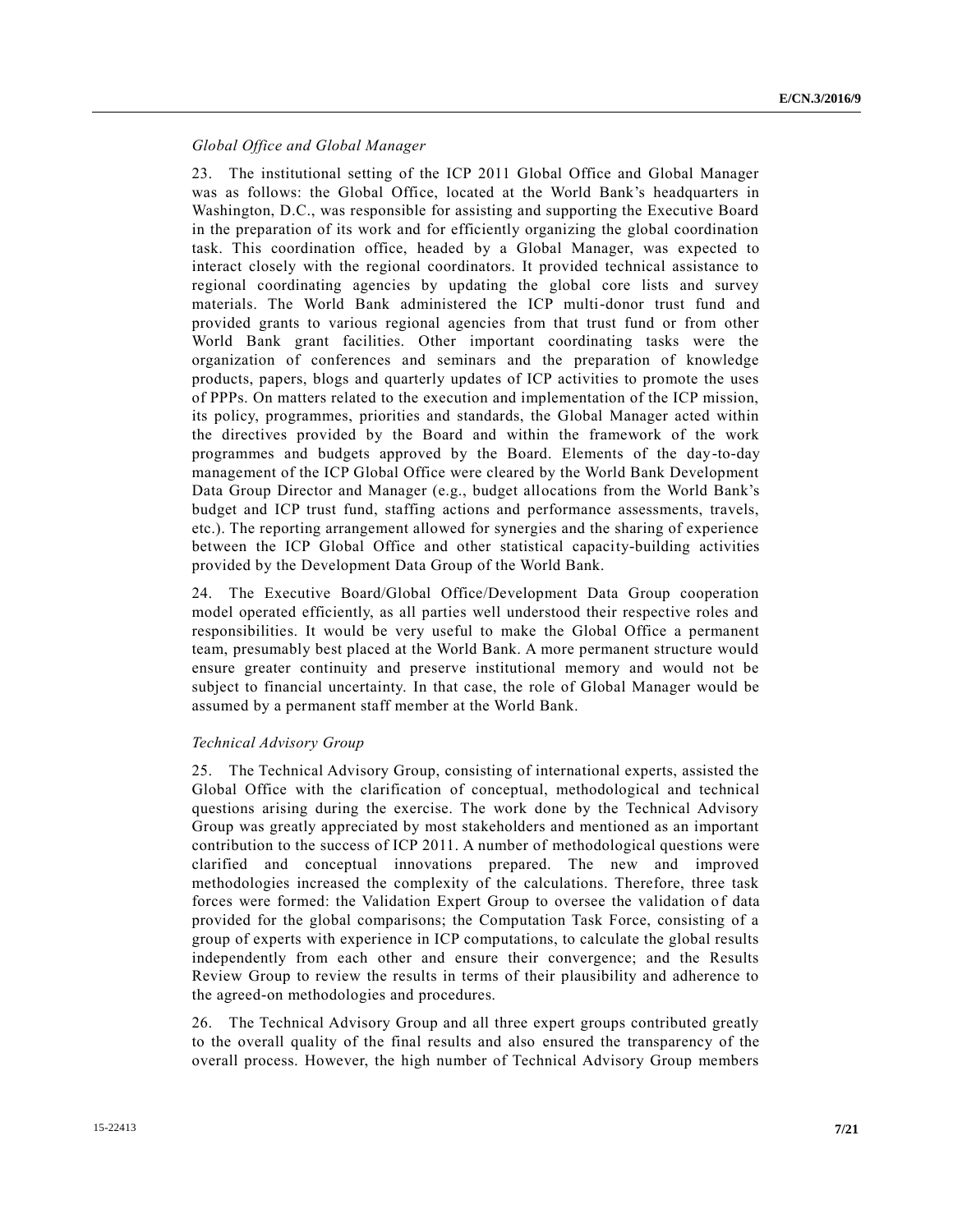(22 permanent members and around 40 experts temporarily attending Technical Advisory Group meetings) was not perceived as being efficient and should be limited in order to make the methodological discussions effective.

#### *Regional coordinators*

27. The regional coordinators had the difficult task of coordinating the regional comparisons and ensuring a smooth workflow between the Global Office and the countries. They were responsible for the planning of the surveys, providing relevant documentation, building methodological capacity, collecting and checking country data, calculating and disseminating regional results and transmitting the regional data to the Global Office in a timely manner. The degree of success in the implementation of ICP varied across regions, depending on the experience and level of expertise of the parties involved. Some regional organizations and national statistical institutions drew on assistance provided by the Global Office and partnering arrangements. Other regions, including the OECD/Eurostat region, could successfully rely on their existing advanced comparison methodology and infrastructure.

### *Repurposing and renaming of governance bodies*

28. In order to reflect changes in roles as a consequence of a lighter and more integrated ICP approach, a renaming of governance bodies is proposed. If the Executive Board is to strengthen its role as a strategic body that tackles strategy, funding, political support and outreach issues as well as endorsing the policies and protocols to which regional and global PPP calculation would adhere, renaming it a "Governing Board" seems appropriate. If the regional coordinators meeting needs to actively involve other agencies, such as IMF, that play a major role in compiling detailed consumer price indices (CPIs) and improving CPI quality, and that can help with the ICP/CPI integration agenda, it may be a good idea to rename it "Inter-Agency Coordination Group". The Technical Advisory Group may better be labelled as a "Technical Advisory Task Force" to reflect the fact that its main tasks would change, as the Friends of the Chair group expects a reduced technical agenda with no major changes in methodologies.

### **Capacity-building**

29. A large majority of ICP stakeholders confirmed that ICP 2011 had wide positive effects on the regional statistical programmes with regard to both price statistics and national accounts. The ICP exercises also brought considerable contributions in building national statistical capacities (institutional and technical). In most of the regions, substantial efforts were made to integrate ICP into the national statistical programmes. Participants honour in particular the work done to improve the statistical base for cross-country comparisons, as well as the contribution of the programme to the improvement of the statistical basis for shedding light on poverty problems. Simultaneously, the regional coordinators confirmed that the various parts of ICP had a significant impact on the workload of the regional offices and national statistical institutions, in particular for price collections exceeding the normal CPI basket and for the full gross domestic product (GDP) coverage.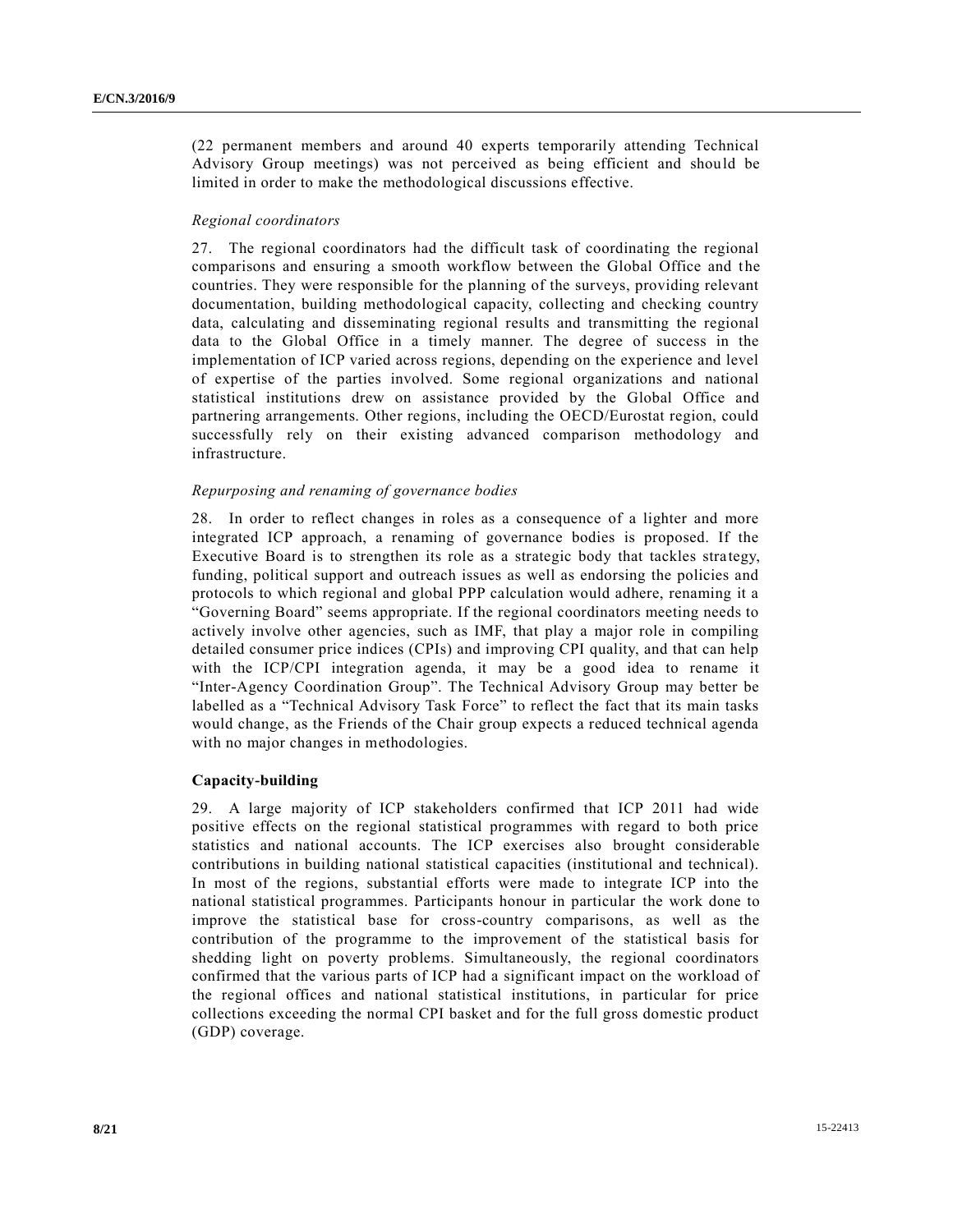30. For the 2011 round, capacity-building was an integral part of the continuous process for improving data quality. Regional coordinators provided assistance and support, such as organizing regional seminars and workshops on prices and national accounts, thereby providing important forums for bringing statisticians together for the presentation of and discussions on new methods and operational practices. The Global Office contributed substantially to capacity-building in the ICP 2011 round by preparing important materials such as *Measuring the Real Size of the World Economy: The Framework, Methodology and Results of the International Comparison Program (ICP)* and the ICP Operational Guide. Beyond this material, the Global Office provided critical technical support to countries and regional coordinators relating to: (a) survey methodology; (b) data validation; (c) national accounts expenditure compilation; and (d) PPP calculation. Building on lessons learned from the 2005 round of ICP, the Global Office developed the ICP software for 2011 (also known as the ICP kit) as a comprehensive set of physically independent but logically integrated software modules to coordinate data collection and data processing during the 2011 round.

### **Quality of data and metadata**

31. The regional agencies responsible for the comparisons in the seven ICP regions shared that responsibility with the national agencies. The Global Office assumed responsibility for ensuring that the seven regional comparisons and the OECD/Eurostat comparison could be combined in the global comparison, and then combined them. The compilation, validation and publication of the global results were also responsibilities of the Global Office, but the validation of regional results was the sole responsibility of the regional coordinators. The mutual exclusivity of data validation between regional and global estimates created challenges in generating consistent global estimates across all regions. The different methods of quality assurance between activities at the regional and global level was a weakness. There was no formal feedback mechanism between the global PPP compilation and the additional validation of regional estimates that might have contributed to anomalies at the global level. This "mutually exclusive" approach to quality assurance and validation was a serious limitation in ICP procedures and protocols.

32. Ensuring the quality and completeness of input data and metadata is a crucial issue for ICP. With the preparation of a series of metadata questionnaires, the Global Office considerably improved the substance of metadata and therefore the quality of the comparison. Quality assurance framework checklists were prepared to help collect the information required to evaluate and assess the quality of the submissions. They were available in Arabic, English, French and Spanish. The checklists had to be completed by the countries, the regional coordinators and the Global Office. On the national accounts side, the Model Report on Expenditure Statistics, national accounts quality assurance questionnaire and the national accounts exhaustiveness questionnaire provided a wealth of metadata on how countries were splitting their GDP expenditures into 155 basic headings and on the quality and exhaustiveness of their GDP expenditure estimates. On the price survey side, a survey framework questionnaire was prepared for the countries in Arabic, English, French and Spanish. This questionnaire was crucial, providing information on the coverage of the survey across countries.

33. The ICP quality assurance framework was derived from the Data Quality Assessment Framework developed by IMF, which focuses on the quality-related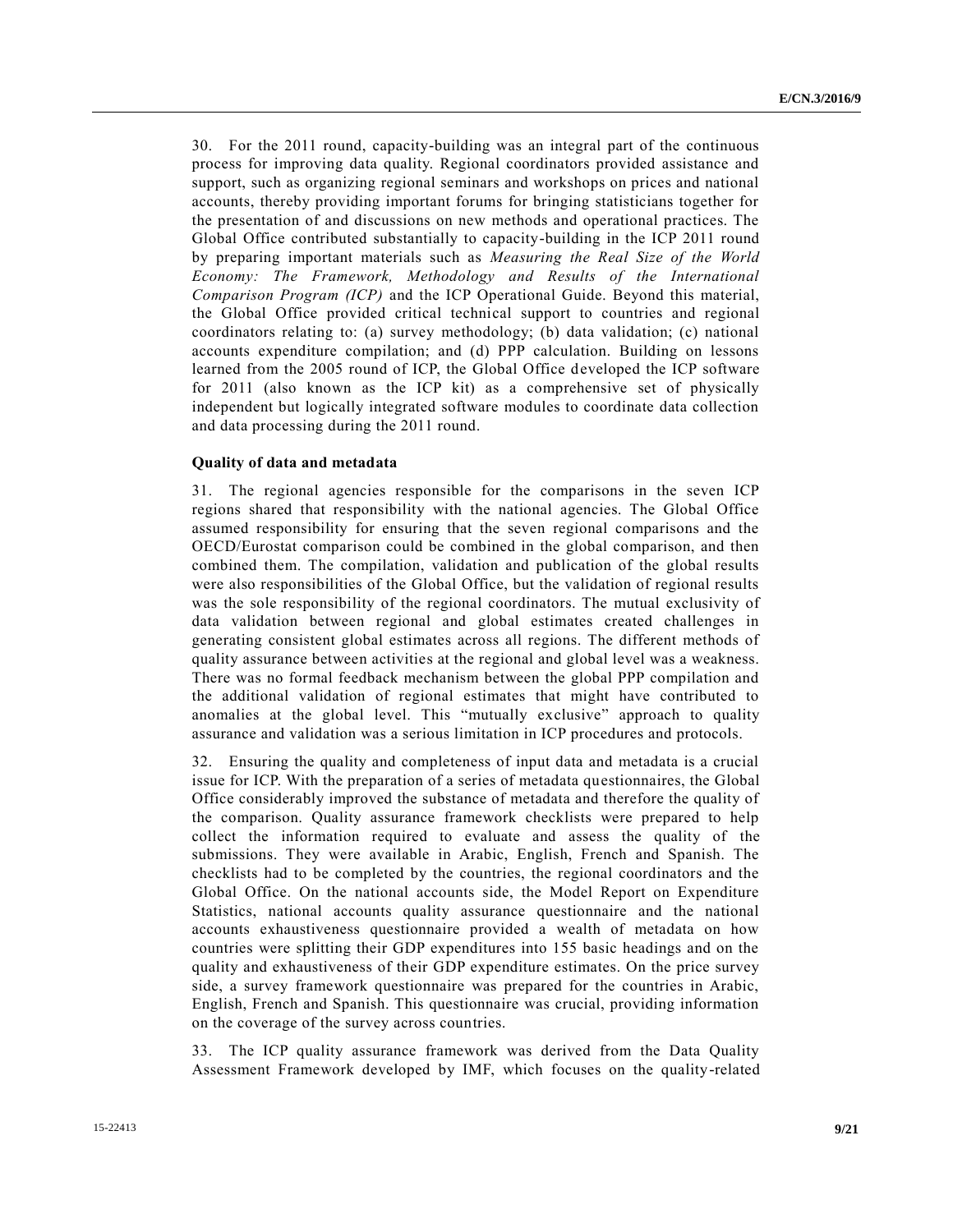features of governance of statistical systems, core statistical processes and statistical products. The ICP quality assurance framework covered six topics: prerequisites of quality; assurance of integrity; methodological soundness; accuracy and reliability; serviceability; and accessibility.

#### **Technical aspects and methodologies**

#### *Establishing the item lists*

34. The process of creating global core lists has several limitations and needs to be improved. The regional product specification coding was not as uniform as could be desired. Not enough was done to use the ICP structured product description as the basis for a registered and maintained international product description standard. The procedures for the selection of the global core list products (i.e., the number of products per basic heading) were not fully clear and as a result some basic head ings were not covered adequately for some regions. There was a need to develop a special survey for information technology products at the last moment, and not all regions provided sufficient input to its development. As a result, the global core lists still suffered from being too much based on OECD/Eurostat definitions. The process of developing the global core list specifications could be made more transparent by using common online tools with which all regions could make their proposals. Ideally, the products proposed for the global core lists would undergo a preliminary survey to determine their availability and importance in regions and countries before they are included in the survey. This would also help in improving the specifications.

#### *Importance versus representativity*

35. The comparability of the products being priced is the fundamental principle underlying the estimation of PPPs. A dilemma facing ICP is that available comparable products may have significantly different expenditure shares. Since there are no explicit data on expenditures for individual products, indirect or implicit rough weighting is used to obtain "unbiased"/equi-representative basicheading PPPs. The Technical Advisory Group recommended the concept of "importance" for the 2011 ICP. Importance was defined by reference to the notional expenditure share of the item within a basic heading. The country product representative dummy (CPRD) method used in ICP 2005 was replaced by the weighted country product dummy (CPD) method. In general, the concept of "importance" is less ambiguous, simpler to understand and more transparent than the concept of "representativity" used in ICP 2005 (in reference to "typical price levels"), but it does not solve all problems for the calculations of "true" (unbiased) basic-heading PPPs if the "typical price level" is ignored. Therefore, further efforts should be focused on further explanations to the countries concerning the whole process.

### *Rents*

36. Several aspects make the comparison of housing expenditures challenging, for instance, the recording of housing expenditures and the significantly varying market situations from one country to another. There were substantial efforts from the regional coordinators and the Global Office to improve the me thodology as well as input data (prices as well as national accounts figures) in this complicated area;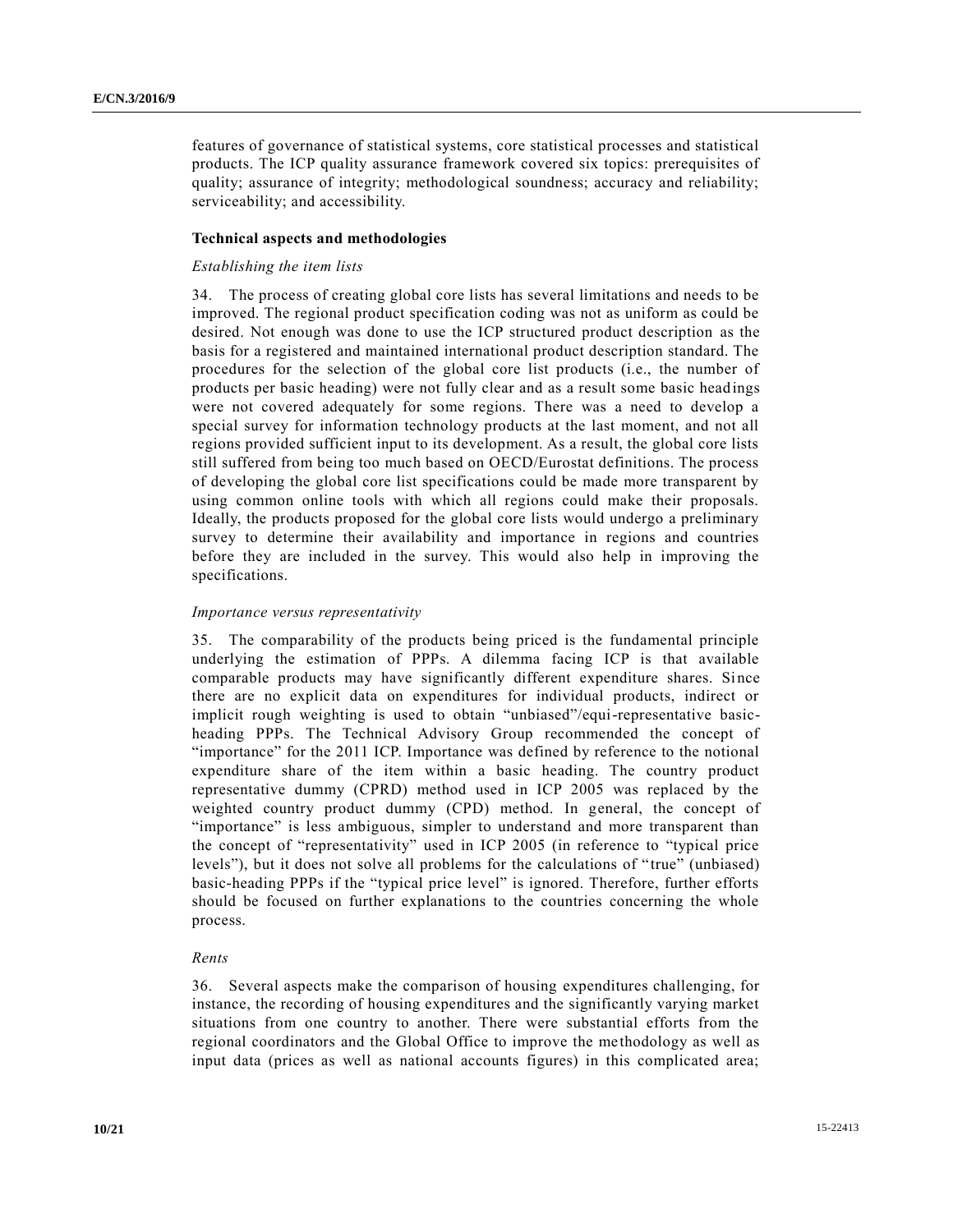however, the actual progress was rather moderate. Most likely the dual-approach for collecting both rental and quantity data needs to be maintained. Improvements in this area should primarily come from improvements in data quality and availability (price and dwelling stock data as well as national accounts data).

#### *Government services (health, education and collective services)*

37. The use of a productivity adjustment for global linking of salaries in government services in ICP 2011 was an obvious improvement. There were, however, several weaknesses: the productivity adjustment calculated using capitallabour estimates for the whole economy for such specific areas as health, education and collective services is a very rough approximation (also, the accuracy of productivity adjustment factors for different countries seem to be different), and not all regions used productivity adjustment in the regional comparisons. In addition, the regions did not use the same methodology (e.g., OECD/Eurostat used the "output" approach for health/hospital services and education but other regions used the "input cost" approach). In effect, the results of the countries depend, in some cases heavily, on the regional methodology, and interregional comparability was decreased.

38. No doubt the OECD/Eurostat experience with the output approaches in these areas should be carefully analysed by all regions. The challenge with the output approach, however, is that it requires data that are not always available or are of a questionable nature. Outputs (and their quality) are more difficult to define and could be less comparable. For the time being, the input-based approach with productivity adjustment is most likely the best possible option for the worldwide ICP. However, the process for calculating productivity adjustment factors, as well as the application of productivity adjustment factors, should be streamlined.

#### *Construction*

39. The ICP 2011 approach was a compromise that made the best of less than uniform measurement standards for this tough-to-measure activity. A model-based approach clearly would be better, but in general it can be argued that the 2011 i nputbased approach was and still is the best possible and achievable option, given the limited availability of data, as it is much less costly. On the other hand, the input costs (materials, labour and equipment) do not take into account the outstanding g ap among economies for profits, taxation and contractor mark-ups, and therefore do not fully reflect market prices. It is suggested that further research regarding these problems is needed in future rounds of ICP.

#### *Global linking*

40. The decision to adopt the global core list approach for the 2011 round was a clear improvement, especially as it ensures more robust linking because it is based on the set of prices for all participating countries. However, the approach should be further improved by refining the item definitions and ensuring that the concepts, such as "well-known brand", are used systematically throughout the list. In addition, survey guidelines can be strengthened for some difficult areas, such as health, housing and equipment goods.

41. A common opinion is that both weighted CPD and country approach with redistribution (CAR) methods were improvements and should be maintained in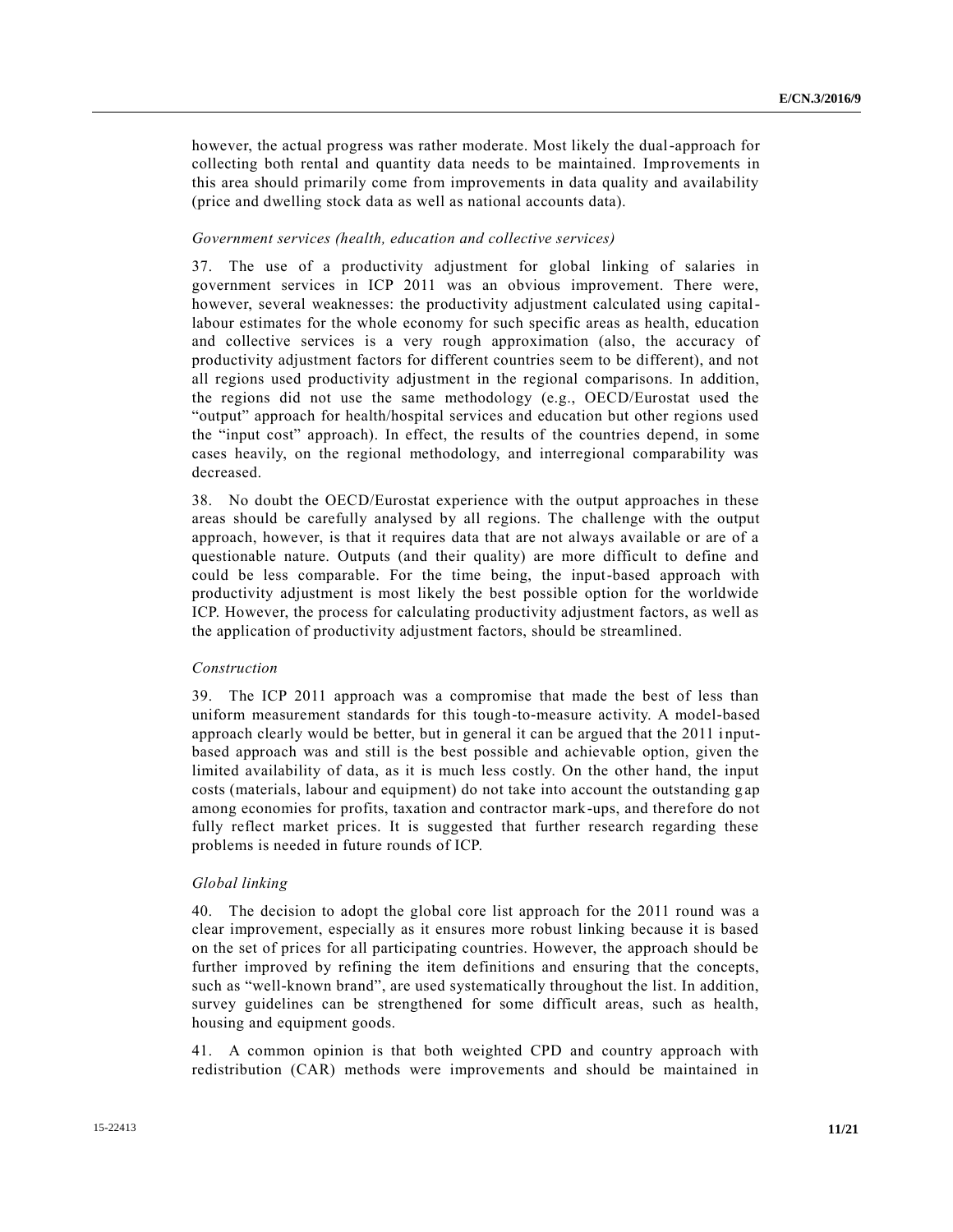future rounds of ICP in order to create a better consistency across rounds. Nevertheless, some further technical improvements are desirable, for example the reduction or elimination of the impact of "weak" links (the pairs of less comparable countries) in the global comparison and investigations.

## *Fixity of the regional results*

42. If one assumes that the regional comparisons have different degrees of accuracy, then the fixity of the regional results can be seen as an advantage. Another benefit of maintaining regional fixity is that it is important for the credibility of the ICP results to preserve fixity and to have only one set of results for each region. In general terms, however, it is hard to support the concept of "fixity". It is essentially an organizational constraint, not a statistical one. In addition, maintaining fixity makes the calculation process less transparent and is more labour-intensive. The main problem is not the fixity per se but the fact that the regions use different methodologies, which decreases the comparability of the global results. Different approaches according to regions should be allowed as long as they are anticipated from the beginning, and linking procedures are also established from the beginning, but sufficient effort should be made towards methodological unification. The official ICP results should be published with regional fixity. However, many users are interested in results that compare countries more directly without imposing the fixity constraint, and therefore an analytical or experimental set of PPPs without the fixity constraint should be produced along with the official estimates.

### *Quality assurance of regional and global purchasing power parities*

43. Previous ICP rounds dedicated substantial efforts to the validation of ICP input data (prices and expenditures) but less attention to the resulting global PPPs. In the future, more efforts should be devoted to validating the resulting regional and global PPPs from an economic point of view to ensure their consistency and plausibility.

### *Integration of the consumer price index and the International Comparison Programme*

44. Assuming there will be more frequent and permanent ICP exercises, it will be especially important to decrease the burden on countries. Achieving potential synergies by further integrating ICP and CPI survey activities should be broadly investigated.

# **III. Conclusions of the Statistical Commission at its forty-sixth session in 2015**

45. The Statistical Commission welcomed the findings and draft recommendations contained in the initial report of the Friends of the Chair group  $(E/CN.3/2015/14)$ which mainly referred to procedural and governance aspects of ICP as well as to methodological improvements in the 2011 round. One of the key conclusions of the initial report on the 2011 round was that a six-year interval between ICP rounds was too long. This view was expressed by almost all stakeholders during the evaluation process and was also reflected in the reactions at the session of the Commission. It was expressed that the acceptance and relevance of ICP results depend on their frequent and timely availability (at least every two to three years with extrapolations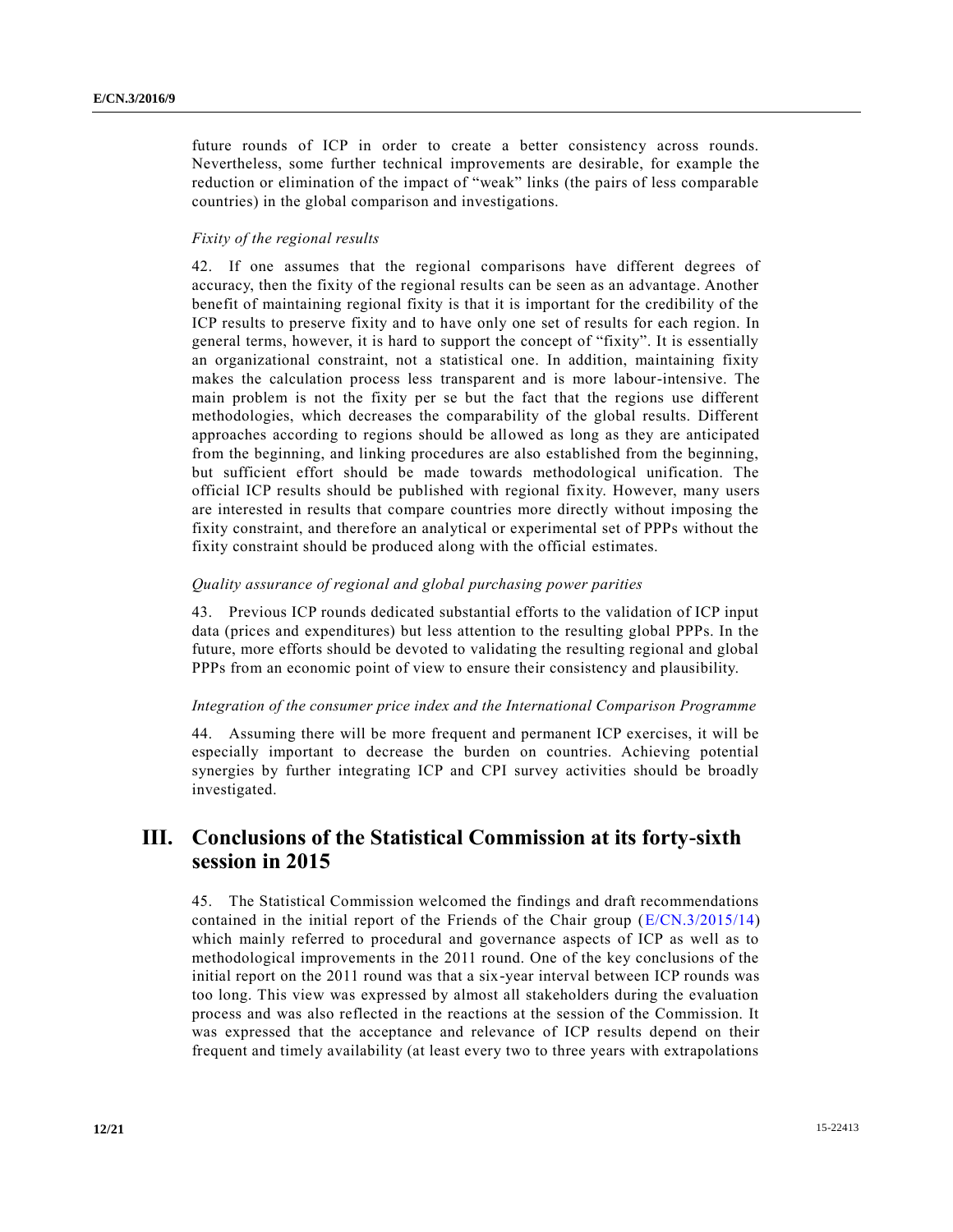to annual results). The Commission at its forty-sixth session expressed its preference to:

(a) Shorten considerably the interval of ICP worldwide comparisons with the intention of having the next benchmark occur as soon as possible, preferably in 2017;

(b) Ensure that ICP becomes a permanent element of the global statistical programme;

(c) Integrate ICP into the regular regional and national statistical work programme.

46. Based on these conclusions and on the discussion with major stakeholders and users, the Friends of the Chair group concentrated on an in-depth analysis of the possibility of an integrated approach to shorten the intervals between individual ICP rounds with a view to organizational, methodological and financial impacts. The present report therefore provides a detailed description of the concept for gradually transforming the ICP exercise into a revolving and more frequent process that produces more timely and frequent results. The final evaluation resulted in a set of recommendations that included the draft recommendations of the initial report of the Friends of the Chair group.

# **IV. Planning for future rounds of the International Comparison Programme**

47. Section IV describes a concept allowing for an early next round of worldwide comparison, with the goal of being, at the same time, a starting point for more frequent exercises to produce timely, if not annual, comparison results.

## **A. Rolling benchmark approach**

48. As shown in earlier exercises, the simple update approach (i.e., to extrapolate PPPs for all elements of GDP, for example from 2011 to 2017, using price and volume indicators instead of annually collected sets of price data), is not recommended owing to the relatively long period of extrapolation and the lack of good quality and comparable deflators and volume indices in all regions.

49. As a solution, a mix of survey data and extrapolated data is proposed, in line with the concept of annual rolling survey cycles and frequent (annual, biennial, triennial) benchmark results. It means that for a benchmark year *t*, the surveys on consumer goods and services that are the most voluminous and workload intensive surveys are sliced into three surveys distributed across three years (*t-1*, *t*, *t+1*). The survey results from year *t* go directly into the database for the benchmark comparison, those of the years *t-1* and *t+1* are extrapolated and retrapolated from year *t*. The surveys on capital goods (machinery and equipment) and construction, as well as housing, could be conducted in annual to triennial cycles. Input/output data for non-market services and general government salaries as well as GDP expenditure data should be collected annually. First estimates for year *t* at the level of main GDP aggregates could be realistically expected at the middle of *t+2* and more advanced and more detailed results expected at the end of *t+2*. This approach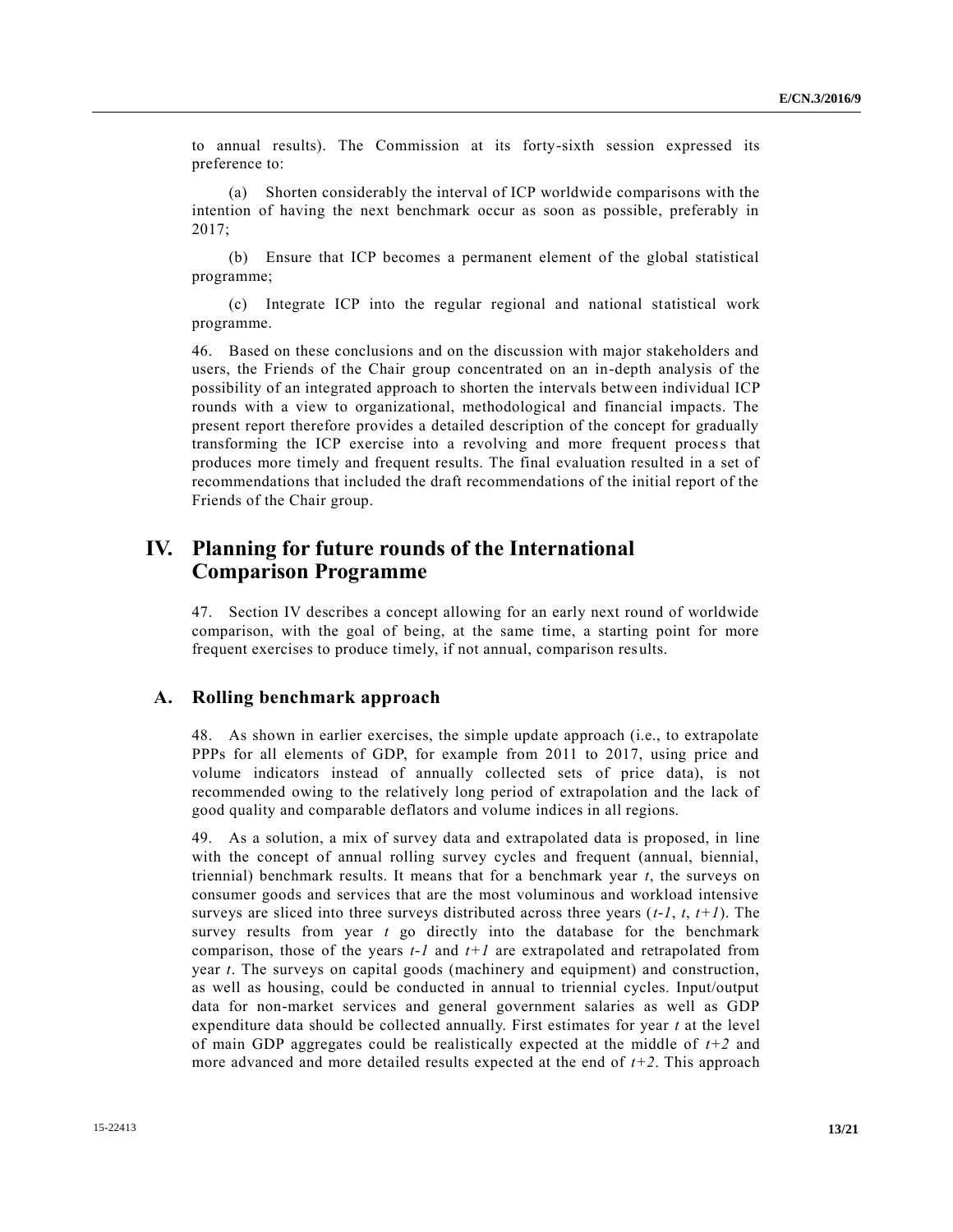needs extrapolation and retrapolation for only one year, therefore the comparability of CPI data should be less problematic even for statistically less advanced regions.

| Principal scheme of the International Comparison Programme rolling benchmark approach for the year |  |  |
|----------------------------------------------------------------------------------------------------|--|--|
| 2017 and later                                                                                     |  |  |

|                                  | <b>International Comparison</b><br>Programme 2017 |      |                 | International Comparison<br>Programme 2018 |                 |             | <b>International Comparison</b><br>Programme 2019 |             |                 |      |          |             |
|----------------------------------|---------------------------------------------------|------|-----------------|--------------------------------------------|-----------------|-------------|---------------------------------------------------|-------------|-----------------|------|----------|-------------|
| Surveys                          | 2016                                              | 2017 | 2018            | 2019                                       | 2017            | 2018        | 2019                                              | 2020        | 2018            | 2019 | 2020     | 2021        |
| Food, beverages and tobacco      | $X \Rightarrow$                                   |      |                 |                                            |                 |             | $\leq$ X                                          |             |                 | X    |          |             |
| Clothing and footwear            | $X \Rightarrow$                                   |      |                 |                                            |                 |             | $\leq$ X                                          |             |                 | X    |          |             |
| Technical and household products |                                                   | X    |                 |                                            | $X \Rightarrow$ |             |                                                   |             |                 |      | $\leq$ X |             |
| Health                           |                                                   | X    |                 |                                            | $X \Rightarrow$ |             |                                                   |             |                 |      | $\leq$ X |             |
| Services                         |                                                   |      | $\leq$ $\geq$ X |                                            |                 | X           |                                                   |             | $X \Rightarrow$ |      |          |             |
| Furniture                        |                                                   |      | $\leq$ X        |                                            |                 | X           |                                                   |             | $X \Rightarrow$ |      |          |             |
| Housing                          |                                                   | X    |                 | Publication                                |                 | $\mathbf X$ |                                                   | Publication |                 | X    |          | Publication |
| Machinery and equipment          |                                                   | X    |                 |                                            |                 | X           |                                                   |             |                 | X    |          |             |
| Construction                     |                                                   | X    |                 |                                            |                 | X           |                                                   |             |                 | X    |          |             |
| Non-market services (salaries)   |                                                   | X    |                 |                                            |                 | X           |                                                   |             |                 | X    |          |             |
| <b>CPI</b>                       |                                                   | X    |                 |                                            |                 | X           |                                                   |             |                 | X    |          |             |
| GDP                              |                                                   | X    |                 |                                            |                 | X           |                                                   |             |                 | X    |          |             |

*Note*: "X" refers to direct use; "X =>" with CPI extrapolation; " $\leq$  X" with CPI retrapolation.

50. For the benchmark year 2017, data collection could be organized as follows:

(a) Consumer products (including core list products):

(i) Two surveys in 2016 (food, beverages and tobacco; clothing and footwear). Since in these consumption segments product offers are assumed not to change quickly, the existing updated regional and global item lists from ICP 2011 (or slightly revised versions) can be taken. Extrapolation of price information to 2017 will be done with available detailed CPI sub-indices;

(ii) Two surveys in 2017 (technical and household products; health care). The updating of existing item specifications for technical products can take place during 2016 and be finalized at the beginning of 2017; the survey data would directly enter into the comparison data set;

(iii) Two surveys in 2018 (furniture; services). These surveys would be based on updated item specifications (to take place during 2016-2017) plus retrapolation of price data to 2017 with detailed CPI sub-indices;

(b) Capital goods surveys (machinery and equipment; construction) in 2017, on the basis of updated item specifications with necessary extension reflecting market developments;

(c) Non-market services and general government salaries surveys in 2017, on the basis of existing item specifications with necessary adjustments;

(d) Housing in 2017, on the basis of existing item specifications with necessary adjustments;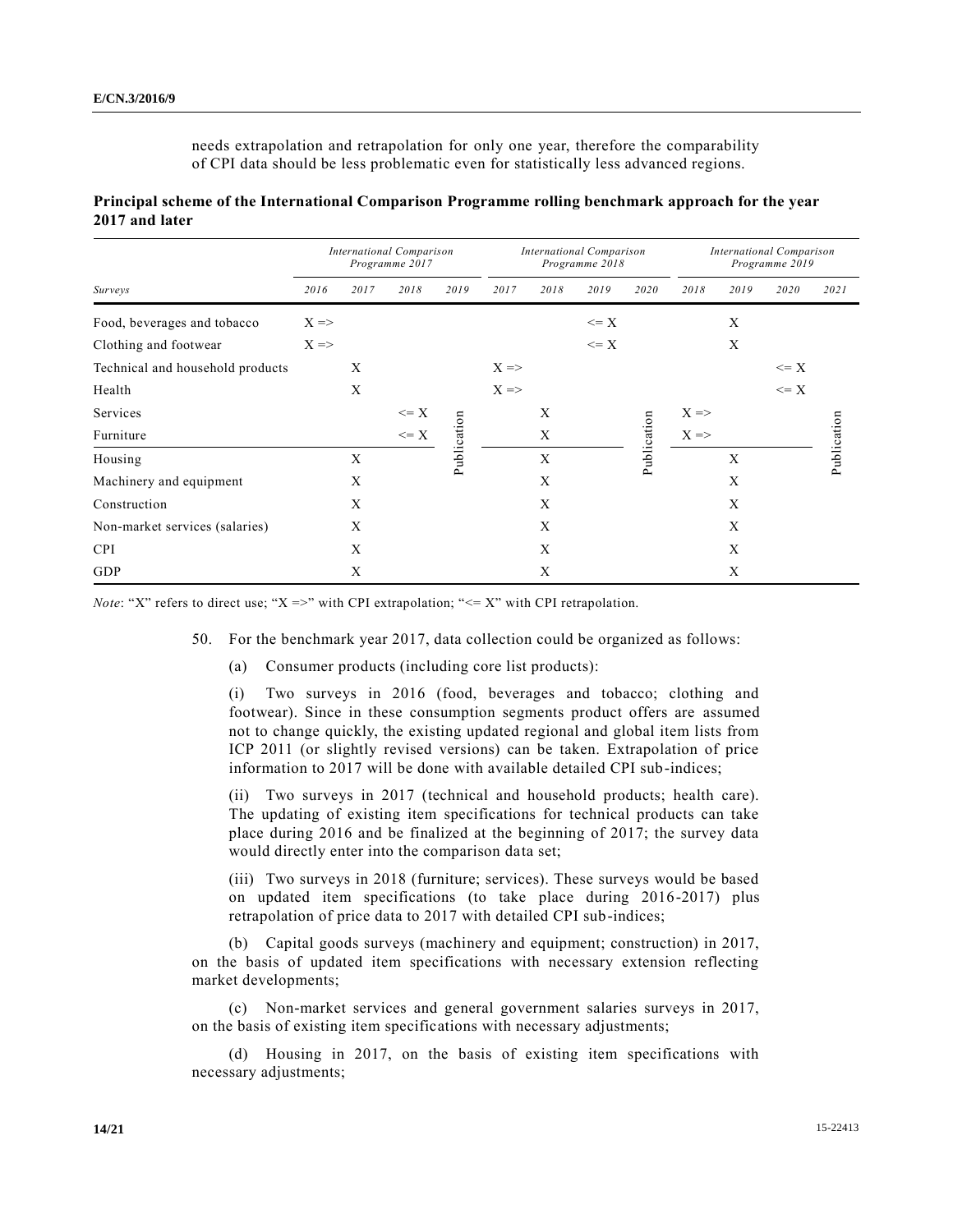(e) GDP expenditure data in 2017, with first estimates at the level of main GDP aggregates available at the middle of 2019 and detailed basic headings data available at the end of 2019.

51. While consumer surveys, as the less problematic methodological area, are either already on the way or can start relatively quickly in 2016, work on other parts can take place in 2017 or 2018. The discussion on methodological improvements in the fields of housing, construction, general government, education, health, etc., should be held in 2016. In addition, the optimization of questionnaires, the GDP classification (expenditure breakdown) and the list of specifications should be subject to review.

52. This means that first results for the benchmark year 2017 would be available in 2019, which will be five years after the ICP 2011 results were published. This is still an unacceptably long timespan; however, it would be the starting point for more frequent worldwide results, on the assumption that a fully working rolling benchmark approach would be running, with results for the benchmark year 2018 in 2020 and so on.

53. Moreover, given the results from the various ongoing activities in most of the ICP regions (see para. 56 below), some kind of interim global PPP updates for the years 2012 to 2016, based on a mix of results from regional updates and detailed extrapolations, should be possible by the end of 2018. The options to combine these regional results to create interim update results should be further investigated by the World Bank, regional agencies and technical experts.

## **B. Advantage: flexibility**

54. The concept of annual rolling survey cycles combined with indicator-based extrapolation and retrapolation gains advantage from a certain flexibility: it is not strictly necessary that all regions follow the same timetable for the price collection, at least not in the starting phase. Regions with lesser possibilities for extrapolation may choose to collect prices for all products in year *t*. Others may want to spread the price collection burden over  $t-l$ ,  $t$  and  $t+l$ , as proposed. In the case of benchmark year 2017, results of the different already ongoing survey cycles in the various regions should be used as immediate input to the 2017 benchmark comparison. There may be some product categories (e.g., in fast-moving markets such as information processing equipment or telecoms) for which the time of price collection needs to be more closely coordinated in order to be able to define the global core list products to be priced. The detailed validation of prices happens in the first instance at the regional level. However, the check of between-regional comparability (global validation) can be done only when all regions supply data, and there is sufficient time in the production process to review and validate regional PPPs, should global PPP estimation reveal potential issues. Although flexibility per s e should not be a big problem for the global validation, it is, however, desirable that all regions follow approximately the same timetable.

55. Though annual survey data would be desirable, flexibility can also be granted to the more difficult and complex surveys (machinery and equipment, construction, housing) allowing biennial or triennial cycles on the condition that countries and regions have a developed system of deflators for these areas.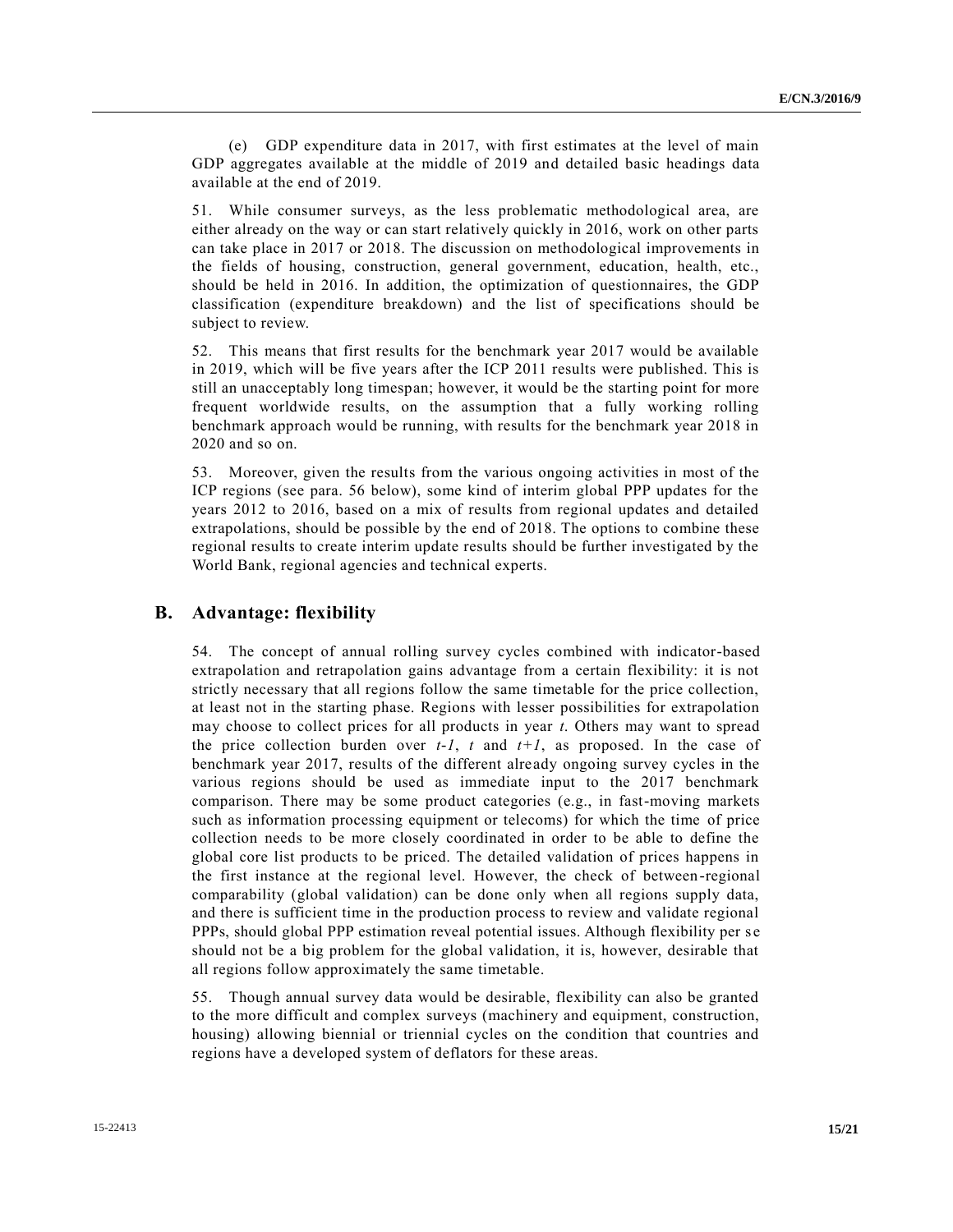56. Therefore, results and endeavours from the various activities ongoing in most of the ICP regions should be integrated into the global exercise for 2017 to the greatest extent possible. The Commonwealth of Independent States completed surveys in 2014 and results are expected in late 2016; Africa and Asia are conducting surveys from mid-2015 to mid-2016; Western Asia has interim results for 2012 and 2013 and plans to conduct surveys in 2016; Latin America plans to conduct surveys in 2016; the World Bank intends to produce a global 2012-2016 update; OECD plans to produce interim "update" rounds for 2015 and 2016; and Eurostat produces annual results. For subsequent rolling benchmark exercises it would be desirable for all regions to gradually switch to the general timetable as shown in the table above.

## **C. Requirement: detailed indicators of good quality**

57. All the listed arguments for timely, frequent and cost-effective comparisons are expected to ensure that future rounds of ICP will be "lighter" and "quicker" than previous comparisons, without loss of accuracy. The rolling benchmark concept requires a set of reliable indicators for detailed GDP categories in order to extrapolate and retrapolate survey data to the respective benchmark years. Based on the experience in the interim period, these data and metadata are not available and/or are not of good quality in all countries, therefore a technical assistance strategy (with IMF) would be needed in order to gradually improve the availability and quality of these indicators in all countries. This will be a gradual process and PPP estimates will slowly improve with time as the quality of the data and metadata improves. The following indicators could be used for the different GDP categories:

(a) Consumer goods and services: CPI sub-indices at a detailed level;

(b) Capital goods and construction: sub-indices of producer price index, construction price index;

(c) Housing, rentals: rental price index, quantity/quality indicators;

(d) Non-market services, general government salaries: sub-indices of wages index, labour cost index, quantity and/or input/output indicators;

(e) GDP: yearly expenditure data and national accounts deflators.

58. All possible indicators should be timely and should have the required detail and accuracy. Many national statistical institutions have such indicators. If these indicators are not available, then they should be integrated into the programmes of capacity-building of developing countries. Assessment activities of international organizations are ongoing, with the goal of extrapolating PPPs. It would be ideal to have time series of price indices for all ICP countries at the most disaggregated level possible, which would, first of all, concern the CPI time series. Extensive research into the available CPI series, country coverage, years covered and additional details was conducted by the World Bank. IMF and OECD elaborated on their joint initiative to collect and disseminate detailed national CPI data for all countries. The aim is to collect CPI (monthly or quarterly) for 12 Classific ation of Individual Consumption According to Purpose (COICOP) categories. The quality, availability and comparability of adequate indicators should be subject to investigation by the Technical Advisory Task Force.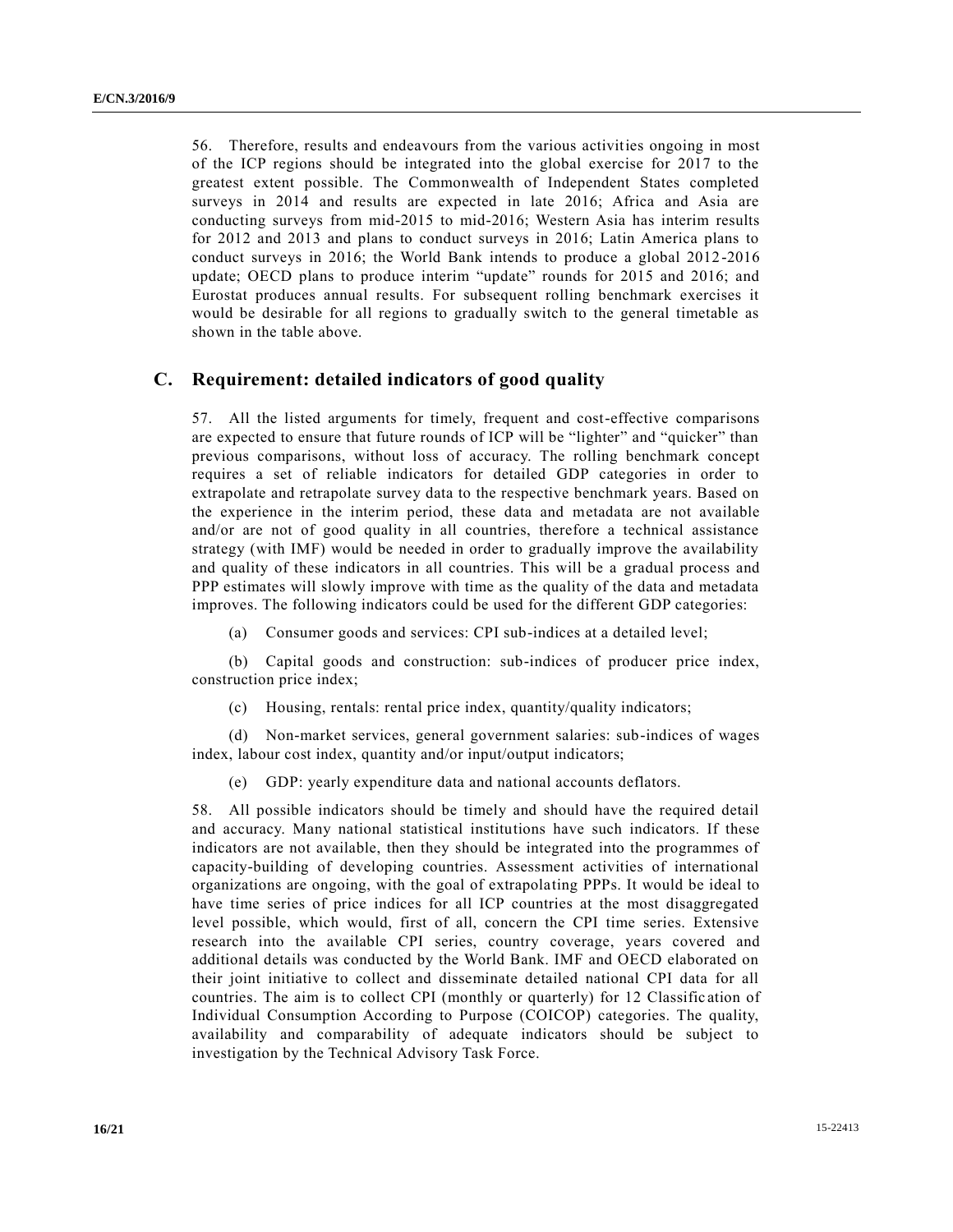59. The above proposal is ambitious, given the tight time schedule and the capacity constraints many participating countries are facing. It is likely that starting survey activities in 2016 will be unrealistic for some regions and countries because of the rather short time available for preparatory works. This plan requires quick action with regard to organizational and financing commitments after the Statistical Commission's decision in March 2016. However, flexibility would allow, where necessary, the postponement of survey activities planned for 2016 to the benchmark year 2017, while leaving all other surveys unchanged.

# **D. International Comparison Programme as a permanent programme and its integration into the work programmes of global, regional and national statistical institutions**

60. A rolling benchmark concept for ICP implies that national statistical institutions collect the necessary information on a more regular basis than every five years. Such frequency calls for the integration of ICP into the work programmes of national statistical institutions. While the production of price indices (especially CPI) and the compilation of expenditure-based GDPs is a permanent process and normally part of each national statistical institution's work programme, the production of, for example, nationwide average prices very often falls outside of the official price statistics. In the case of price surveys, use of ICP -relevant surveys at regular intervals can also coincide with the need for price-level comparisons across regions (mainly for large countries) and can overlap with CPI surveys. Synergies with related statistics are certainly higher in the case of more frequent surveys, which positively affect cost-effectiveness. Similarly, to make ICP more regular and sustainable, it is essential that it become institutionalized at the global, regional and national levels. It is important that global and regional coordinating agencies incorporate ICP work into their work programmes as an established business line.

61. Another aspect is that ICP is also improving capacity-building within all participating organizations, including national statistical institutions and regional and global coordinating agencies. With the training provided within the ICP framework, related staff are building up knowledge primarily in the field of price statistics and national accounts. This capacity-building is undoubtedly more efficient if it happens on an ongoing basis rather than every few years. It is therefore important to utilize the capacity gained from the 2011 round.

## **E. Funding issues**

62. A strong opinion among ICP stakeholders is that a more regular and institutionalized ICP needs a certain sustainability of funding, in particular in situations where the statistical infrastructure is not (yet) adequately developed, and for financing of the global coordinating activities in situations where the permanent funding of the Global Office would help ensure that the knowledge gained with each ICP round is not lost. Consequently, if the ICP work were to be established as an integrated national statistical institution business line with a dedicated regular budget, rather than as an externally funded project, donors might shift funding to activities that directly benefit countries, such as data collection, technical assistance and workshops. Potential donors would like to ensure value for money when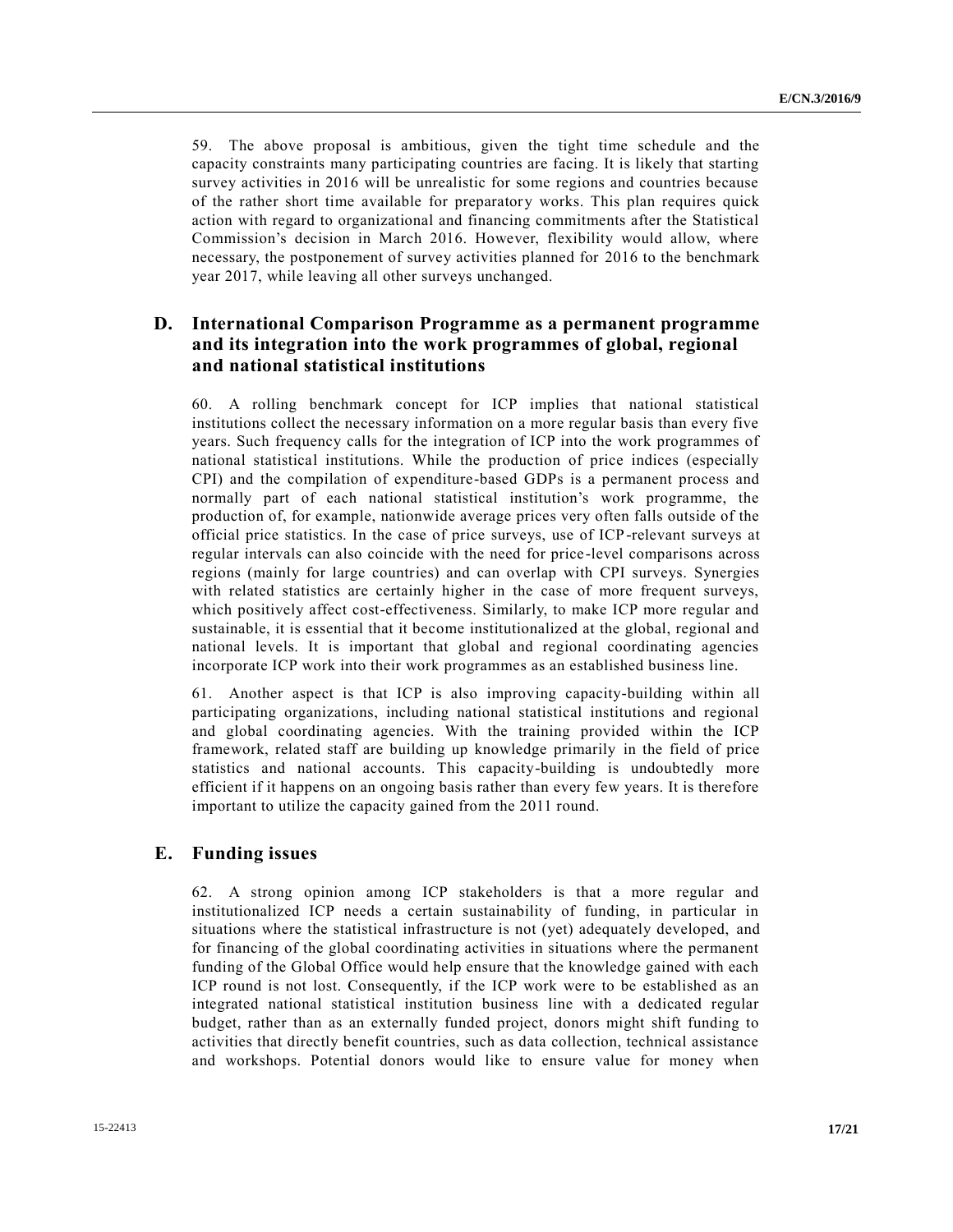supporting the production of ICP results. Timeliness and frequency of ICP results are undoubtedly good arguments, but good outreach would also include showcasing to donors that ICP generally responds to user needs and strives for further openness with regard to access to data and metadata. ICP stakeholders should therefore accelerate, combine and coordinate outreach efforts at the global, regional and national levels.

63. According to information received from the World Bank, the World Bank funding levels for the next round would be less than that of the ICP 2011 round, as there are many demands and priorities competing for funding, most notably the newly established Sustainable Development Goals. Therefore, national statistical institutions will require help to secure long-term commitments and sustainable funding from their governments. To do so, ICP stakeholders will need to reach out and demonstrate the value of ICP data to policymakers at the national level. In this regard, the strategic role of the Governing Board, with the support of the global and regional coordinating agencies, would be key.

64. As soon as the concept of the future ICP is generally accepted, funding solutions with potential donors, including the World Bank, IMF, regional development banks and other regional agencies, the Department for International Development of the United Kingdom of Great Britain and Northern Ireland and other donors, must be negotiated in order to ensure the following country, regional and global activities and the research agenda:

(a) Country activities: data collection and validation;

(b) Regional activities: the maintenance of a permanent ICP team in regional coordinating agencies to conduct regional coordination, data validation, the calculation of regional results, the organization of regional capacity-building activities and the conduct of regional advocacy activities;

(c) Global activities: the maintenance of a permanent ICP team (Global Office) at the World Bank to preserve institutional memory and ensure continuity in the global coordination, data validation and calculation of global results. The team would also support the governance structure of ICP, prepare operational and capacity-building materials and conduct global advocacy activities;

(d) Research agenda: financing the work of the Technical Advisory Task Force to support the ICP technical agenda, especially the methodological aspects of the rolling benchmark and building the PPP time series.

# **V. Final conclusions and recommendations**

65. The 2011 round of ICP was a major step forward in developing a system of calculating PPPs on a global basis. However, feedback received from stakeholders as well as from the discussion at the forty-sixth session of the Statistical Commission in 2015 made it clear that the worldwide ICP should be carried out on a continuous basis and the interval of ICP exercises should be considerably shorter, starting with a benchmark year to be held in 2017. Based on this information, the Friends of the Chair group developed the following recommendations: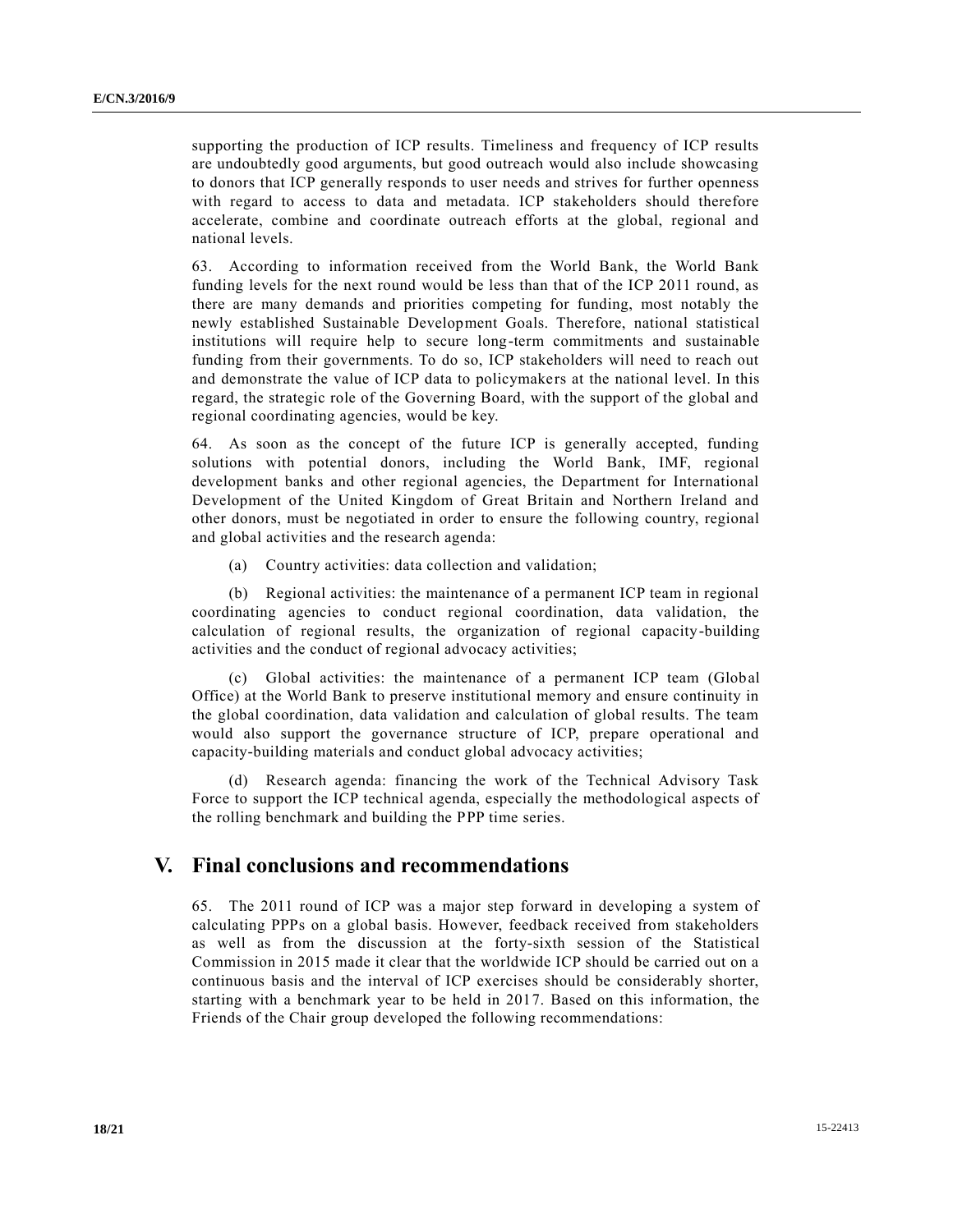# **A. Future rounds of the International Comparison Programme**

66. It is recommended that the International Comparison Programme be organized on a more frequent basis, with the next benchmark year occurring in 2017. Results of future ICP cycles should be available, if possible, every three years, with extrapolations to annual results. This would make ICP results more relevant to users.

67. It is recommended that a rolling benchmark concept be set up, which would consist of a system of rolling surveys over a three-year comparison cycle with the objective of obtaining annual benchmark results. The rolling benchmark concept requires a set of reliable indicators for detailed GDP categories in order to extrapolate and retrapolate survey data to the respective benchmark years. This enables countries and regions to spread the survey burden over three years and offers more flexibility in the allocation of resources.

68. It is recommended that ICP become a permanent element of the global statistical programme. The objective should be to institutionalize ICP at the global, regional and national levels by incorporating ICP work into the annual and multiannual work programmes of the global and regional coordinating agencies and national statistical institutions as an established business line.

69. It is recommended that the Statistical Commission authorize the Governing Board to set up a sustainable funding concept which corresponds with the proposed rolling benchmark concept.

70. It is recommended that the Statistical Commission authorize the Governing Board to reach out and demonstrate the value of ICP data to policymakers and other important users and donors, in particular showcasing to donors that ICP generally responds to user needs and strives for further openness with regard to access to data and metadata. ICP stakeholders should be invited to accelerate, combine and coordinate outreach efforts at the global, regional and national levels.

71. It is recommended that financial and technical assistance be offered to countries in order to further develop the capacity built during the 2011 round of ICP. This will further improve data quality and help to integrate ICP into national statistical programmes.

# **B. Process**

72. It is recommended that the methodology and procedures to be applied during a comparison cycle be approved by the Governing Board at the outset of the process and that, once the preliminary results are calculated, changes in methodology not be allowed. For the next cycle in 2017, no major changes in methodology should be introduced, in order to ensure comparability with the 2011 results. Subsequently, if a methodology or procedure is deemed flawed, the Governing Board could consider and approve improvements in methodology to be applied during subsequent ICP cycles.

73. It is recommended that, once the preliminary results are prepared after the completion of quality assurance at both the regional and global levels, changes in countries' input data not be allowed.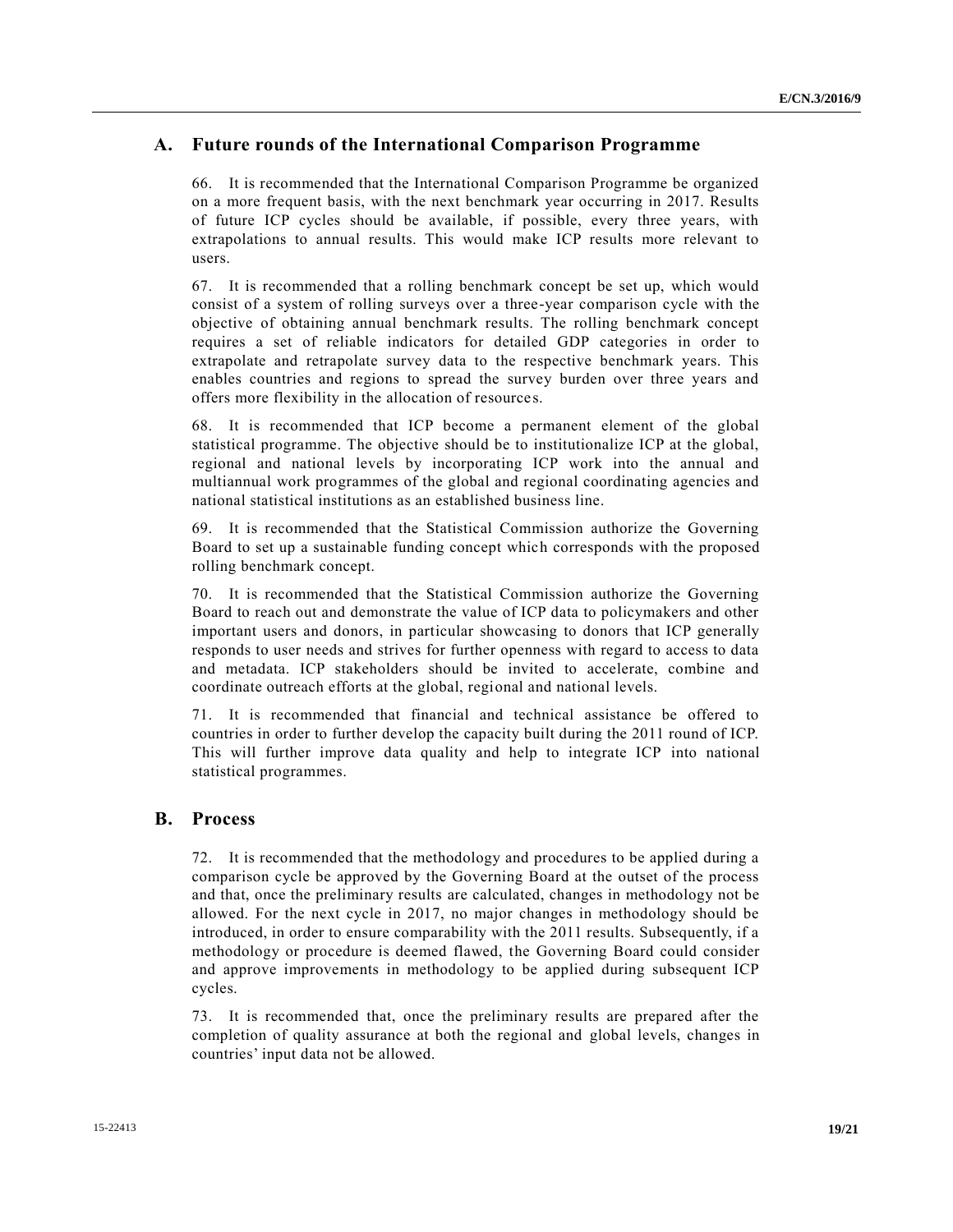74. It is recommended that the Governing Board establish policies that improve openness with regard to access to ICP data and metadata.

## **C. Governance**

75. It is proposed that the governance bodies be renamed in accordance with their repurposing in the following way:

(a) The former "Executive Board" would be called the "Governing Board";

(b) The regional coordinators meeting would be called the "Inter-Agency Coordination Group". The Inter-Agency Coordination Group would comprise the World Bank, the Statistics Division, OECD, Eurostat and the other regional coordinating agencies (ADB, AfDB, CIS-STAT, ECLAC and ESCWA);

(c) The Technical Advisory Group would be called the "Technical Advisory Task Force".

76. It is recommended that the roles and responsibilities of the Governing Board be clearly defined in order for it to serve as a truly strategic body that tackles funding, political support and outreach issues instead of being involved in hands-on activities. The Board should put forth the policies and protocols that govern the production of the global and regional PPPs. It should ensure the countries' inputs and views and ultimately be responsible for the ICP results before the Statistica l Commission. A first priority of the new Board should be to ensure the successful implementation (and funding) of the 2017 ICP round.

77. It is recommended that the terms of reference of the Governing Board clearly specify the way decisions are taken by the Board. Transparency in the decisionmaking process should be sought.

78. It is recommended that an appropriate number of Governing Board members be determined in order to strike the right balance between efficiency and the representation of stakeholders. National statistical institutions should be given a strong position on the Board. In order to balance country representation across ICP regions, 11 national statistical institutions should be represented on the Board as members: Africa (2), Asia (2), Pacific Islands (1), Latin America (1), Caribbean (1), Western Asia (1), Commonwealth of Independent States (1), European Union (1), non-European Union OECD (1). A rotation system within each ICP region could ensure a broad representation of countries on the Board over time.

79. In addition to the 11 national statistical institutions, membership of the Governing Board should comprise five international organizations, including the World Bank, IMF, the Statistics Division and two members of the Inter-Agency Coordination Group. The other members of the Inter-Agency Coordination Group would be invited to attend Board meetings as observers. That would bring membership in the Board to a total of 16 seats, down from 25 (as in ICP 2011).

80. The Governing Board is encouraged to consider, when appropriate, holding meetings in an extended format, inviting other national statistical institutions that are not members of the Board to attend its meetings and to consider the participation, upon invitation, of the user community in their extended meetings.